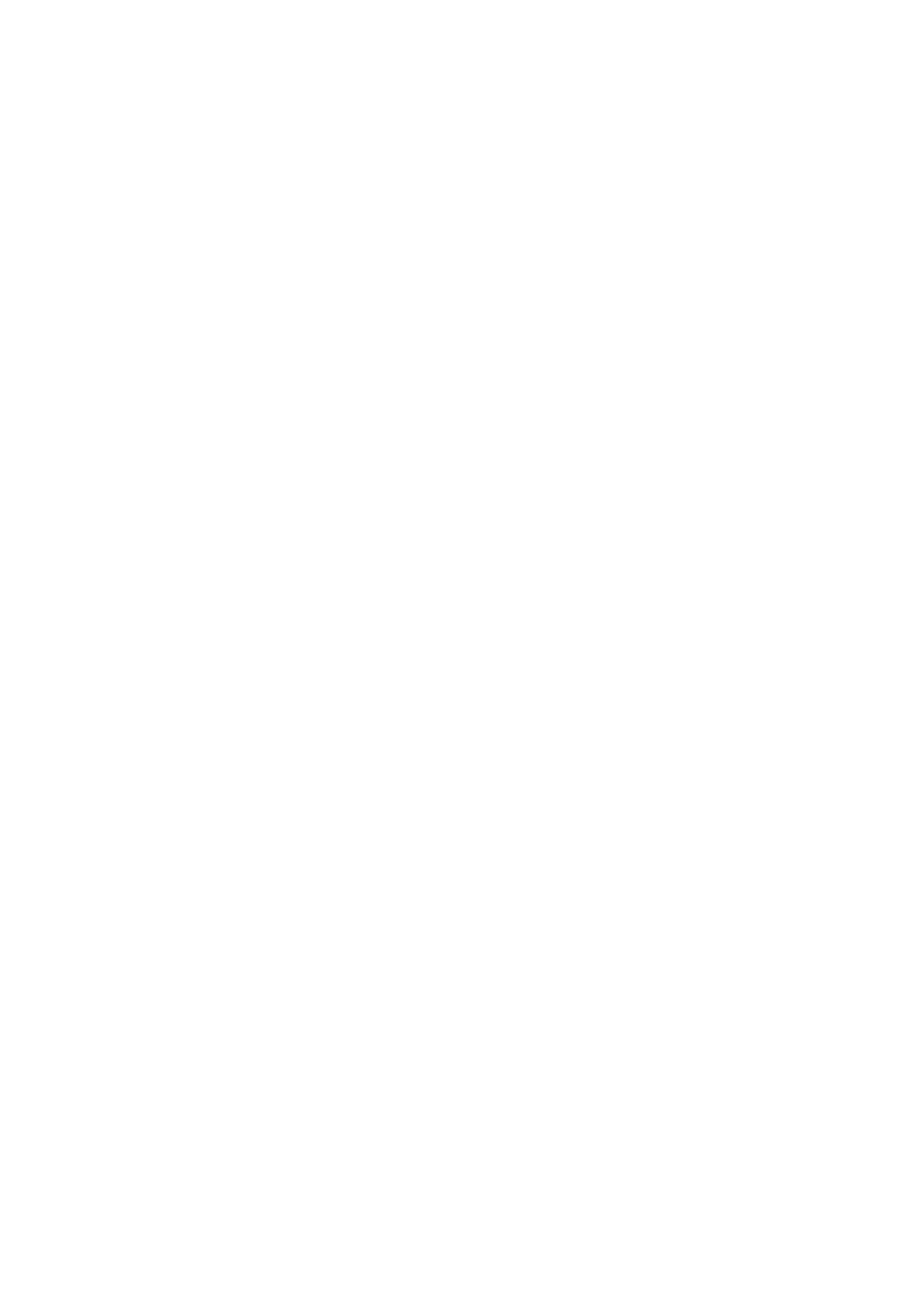#### **The case of Evans v. the United Kingdom,**

The European Court of Human Rights, sitting as a Grand Chamber composed of:

 Christos Rozakis, *President*, Jean-Paul Costa, Nicolas Bratza, Boštjan M. Zupančič, Peer Lorenzen, Rıza Türmen, Volodymyr Butkevych, Nina Vajić, Margarita Tsatsa-Nikolovska, András Baka, Anatoly Kovler, Vladimiro Zagrebelsky, Antonella Mularoni, Dean Spielmann, Renate Jaeger, Davíd Thór Björgvinsson, Ineta Ziemele, *judges*,

and Erik Fribergh, *Registrar*,

Having deliberated in private on 22 November 2006 and 12 March 2007,

Delivers the following judgment, which was adopted on the lastmentioned date:

### **PROCEDURE**

1. The case originated in an application (no. 6339/05) against the United Kingdom of Great Britain and Northern Ireland lodged with the Court under Article 34 of the Convention for the Protection of Human Rights and Fundamental Freedoms ("the Convention") by a British national, Ms Natallie Evans ("the applicant"), on 11 February 2005.

2. The applicant, who had been granted legal aid, was represented by Mr M. Lyons, a lawyer practising in London. The British Government ("the Government") were represented by their Agents, Ms E. Willmott and Ms K. McCleery, Foreign and Commonwealth Office.

3. The applicant complained under Articles 2, 8 and 14 of the Convention that domestic law permitted her former partner effectively to withdraw his consent to the storage and use by her of embryos created jointly by them.

4. The application was allocated to the Fourth Section of the Court (Rule 52 § 1 of the Rules of Court). Within that Section, the Chamber that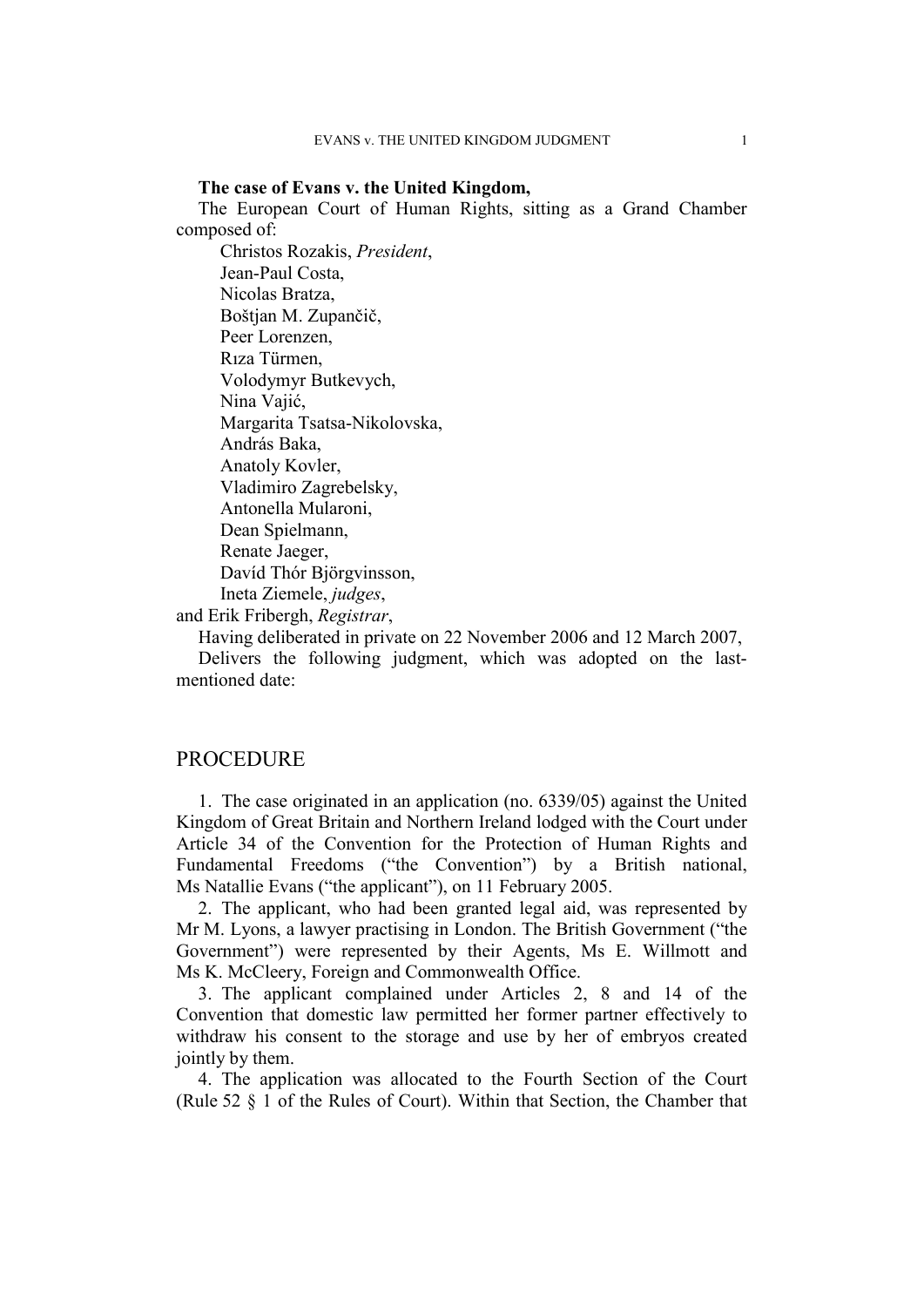would consider the case (Article 27 § 1 of the Convention) was constituted as provided in Rule 26 § 1.

5. On 22 February 2005 the President of the Chamber decided to indicate to the Government, under Rule 39, that, without prejudice to any decision of the Court as to the merits of the case, it was desirable in the interests of the proper conduct of the proceedings that the Government take appropriate measures to ensure that the embryos were preserved until the Court had completed its examination of the case. On the same day, the President decided that the application should be given priority treatment, under Rule 41; that the admissibility and merits should be examined jointly, in accordance with Article 29 § 3 of the Convention and Rule 54A; and, under Rule 54  $\S$  2 (b), that the Government should be invited to submit written observations on the admissibility and merits of the case. On 7 June 2005 the Chamber confirmed the above rulings (Rule 54 § 3).

6. On 7 March 2006, after a hearing dealing with both the question of admissibility and the merits (Rule 54 § 3), the Chamber, composed of Josep Casadevall, President, Nicolas Bratza, Matti Pellonpää, Rait Maruste, Kristaq Traja, Ljiljana Mijovic and Ján Šikuta, judges, and Michael O'Boyle, Section Registrar, declared the application admissible and held, unanimously, that there had been no violation of Articles 2 or 14 of the Convention and by five votes to two that there had been no violation of Article 8. A joint dissenting opinion by Judges Traja and Mijovic was appended to the judgment.

7. On 5 June 2006 the applicant requested the referral of the case to the Grand Chamber in accordance with Article 43 of the Convention. A panel of the Grand Chamber granted that request on 3 July 2006. On the same date, the President of the Court decided to prolong the indication to the Government made on 22 February 2005 under Rule 39 (see paragraph 5 above).

8. The composition of the Grand Chamber was determined according to the provisions of Article 27 §§ 2 and 3 of the Convention and Rule 24.

9. The applicant and the Government each filed submissions on the merits.

10. A hearing took place in public in the Human Rights Building, Strasbourg, on 22 November 2006 (Rule 59 § 3).

There appeared before the Court:

| (a) for the Government |                   |
|------------------------|-------------------|
| Ms H. MULVEIN,         | Agent,            |
| Mr P. SALES, QC        |                   |
| Mr J. COPPEL,          | Counsel,          |
| Ms K. ARNOLD,          |                   |
| Ms G. SKINNER,         | <i>Advisers</i> ; |
|                        |                   |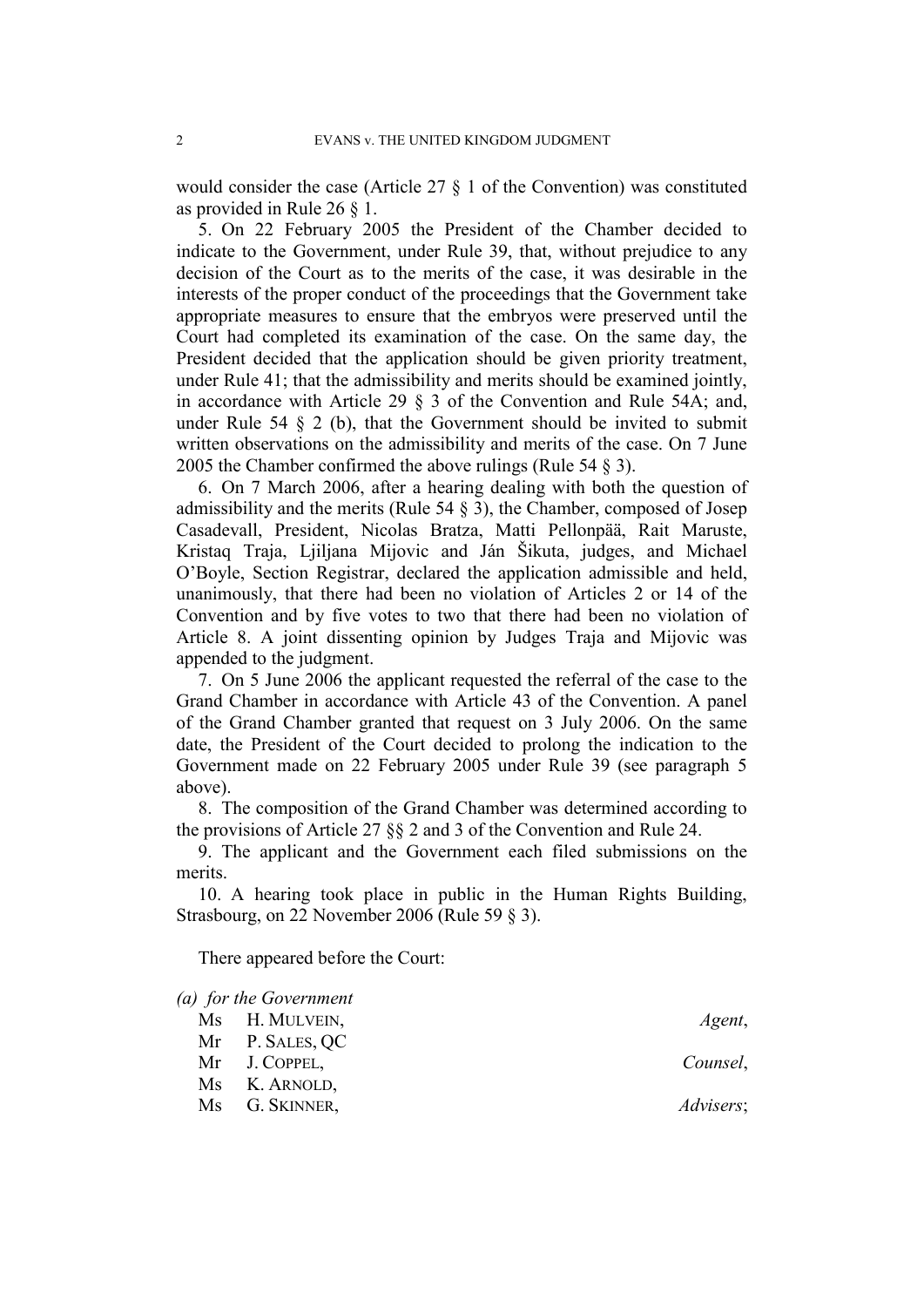### *(b) for the applicant*

| Mr R. TOLSON, QC,      |            |
|------------------------|------------|
| Ms S. FREEBORN,        | Counsel,   |
| Mr M. LYONS,           | Solicitor, |
| Ms A. MURPHY O'REILLY, | Adviser,   |
| Ms N. EVANS,           | Applicant. |

The Court heard addresses by Mr Sales and Mr Tolson, as well as their answers to questions put by Judges Spielmann, Türmen, Myjer, Davíd Thór Björgvinsson, Costa and Zagrebelsky.

# THE FACTS

### I. THE CIRCUMSTANCES OF THE CASE

11. The applicant was born in October 1971 and lives in Wiltshire.

12. The facts, as found by Mr Justice Wall ("Wall J"), who heard the parties' oral evidence (see paragraph 20 below), are as follows.

#### **A. The IVF treatment**

13. On 12 July 2000 the applicant and her partner, J. (born in November 1976), commenced treatment at the Bath Assisted Conception Clinic ("the clinic"). The applicant had been referred for treatment at the clinic five years earlier, when she was married, but had not pursued it because of the breakdown of her marriage.

14. On 10 October 2001 the applicant and J. were informed, during an appointment at the clinic, that preliminary tests had revealed that the applicant had serious pre-cancerous tumours in both ovaries, and that her ovaries would have to be removed. They were told that because the tumours were growing slowly it would be possible first to extract some eggs for *in vitro* fertilisation ("IVF"), but that this would have to be done quickly.

15. The consultation of 10 October 2001 lasted approximately an hour in total. A nurse explained that the applicant and J. would each have to sign a form consenting to the IVF treatment and that, in accordance with the provisions of the Human Fertilisation and Embryology Act 1990 ("the 1990 Act"), it would be possible for either to withdraw his or her consent at any time before the embryos were implanted in the applicant's uterus (see paragraph 37 below). The applicant asked the nurse whether it would be possible to freeze her unfertilised eggs, but was informed that this procedure, which had a much lower chance of success, was not performed at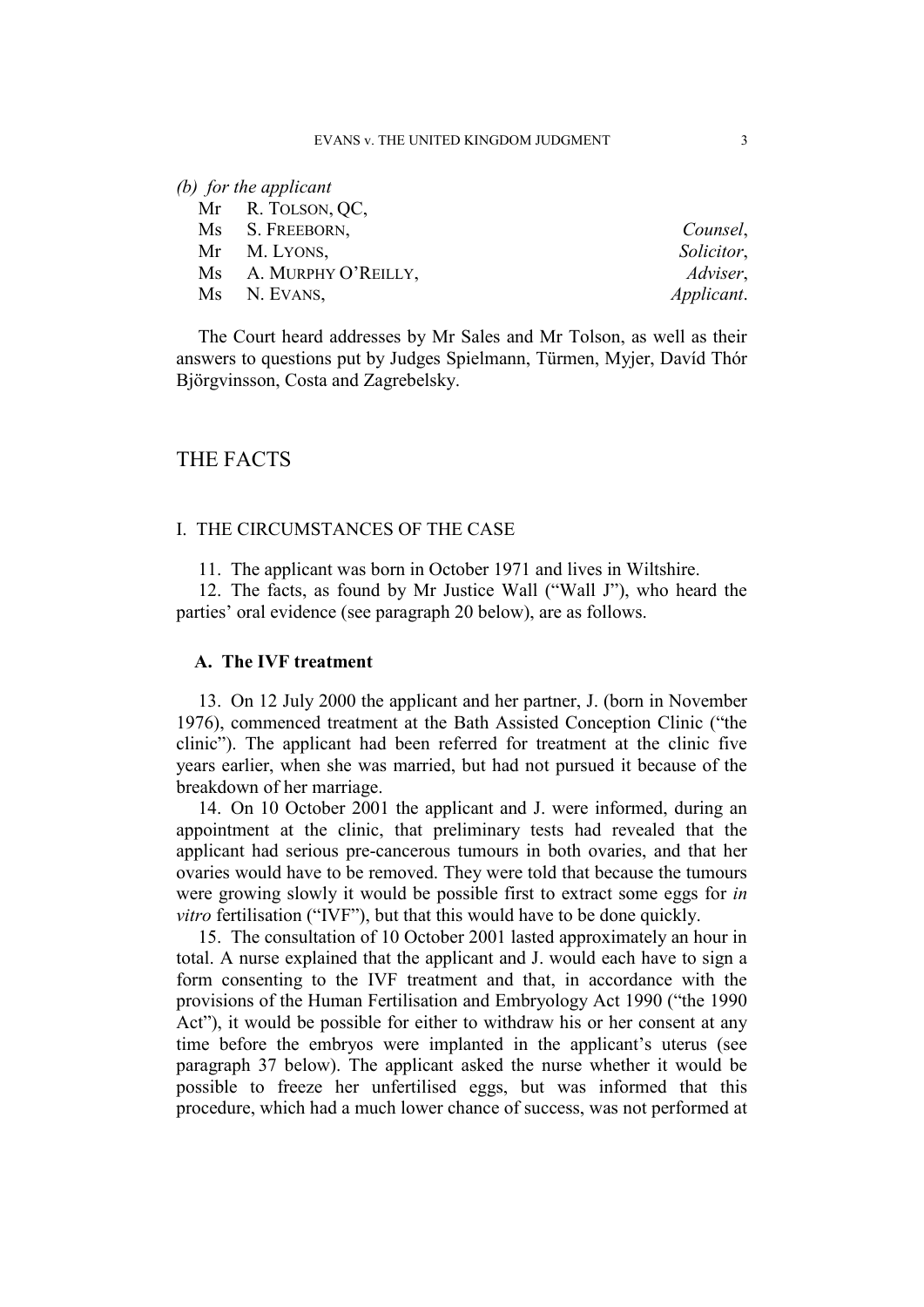the clinic. At that point J. reassured the applicant that they were not going to split up, that she did not need to consider the freezing of her eggs, that she should not be negative and that he wanted to be the father of her child.

16. Thereafter, the couple entered into the necessary consents, by signing the forms required by the 1990 Act (see paragraph 37 below).

Immediately beneath the title to the form appeared the following words:

"NB – do not sign this form unless you have received information about these matters and have been offered counselling. You may vary the terms of this consent at any time except in relation to sperm or embryos which have already been used. Please insert numbers or tick boxes as appropriate."

J. ticked the boxes which recorded his consent to use his sperm to fertilise the applicant's eggs *in vitro* and the use of the embryos thus created for the treatment of himself and the applicant together. He further ticked the box headed "Storage", opting for the storage of embryos developed *in vitro* from his sperm for the maximum period of ten years and also opted for sperm and embryos to continue in storage should he die or become mentally incapacitated within that period. The applicant signed a form which, while referring to eggs rather than sperm, essentially replicated that signed by J. Like J., she ticked the boxes providing for the treatment of herself and for the treatment "of myself with a named partner."

17. On 12 November 2001 the couple attended the clinic and eleven eggs were harvested and fertilised. Six embryos were created and consigned to storage. On 26 November the applicant underwent an operation to remove her ovaries. She was told that she should wait two years before attempting to implant any of the embryos in her uterus.

### **B. The High Court proceedings**

18. In May 2002 the relationship broke down. The future of the embryos was discussed between the parties. On 4 July 2002 J. wrote to the clinic to notify it of the separation and to state that the embryos should be destroyed.

19. The clinic notified the applicant of J.'s withdrawal of consent to further use of the embryos and informed her that it was now under a legal obligation to destroy them, pursuant to paragraph 8(2) of Schedule 3 to the 1990 Act (see paragraph 37 below). The applicant commenced proceedings in the High Court, seeking an injunction requiring J. to restore his consent to the use and storage of the embryos and a declaration, *inter alia*, that he had not varied and could not vary his consent of 10 October 2001. Additionally she sought a declaration of incompatibility under the Human Rights Act 1998 to the effect that section 12 of, and Schedule 3 to, the 1990 Act breached her rights under Articles 8, 12 and 14 of the Convention. She also pleaded that the embryos were entitled to protection under Articles 2 and 8. Interim orders were made requiring the clinic to preserve the embryos until the end of the proceedings.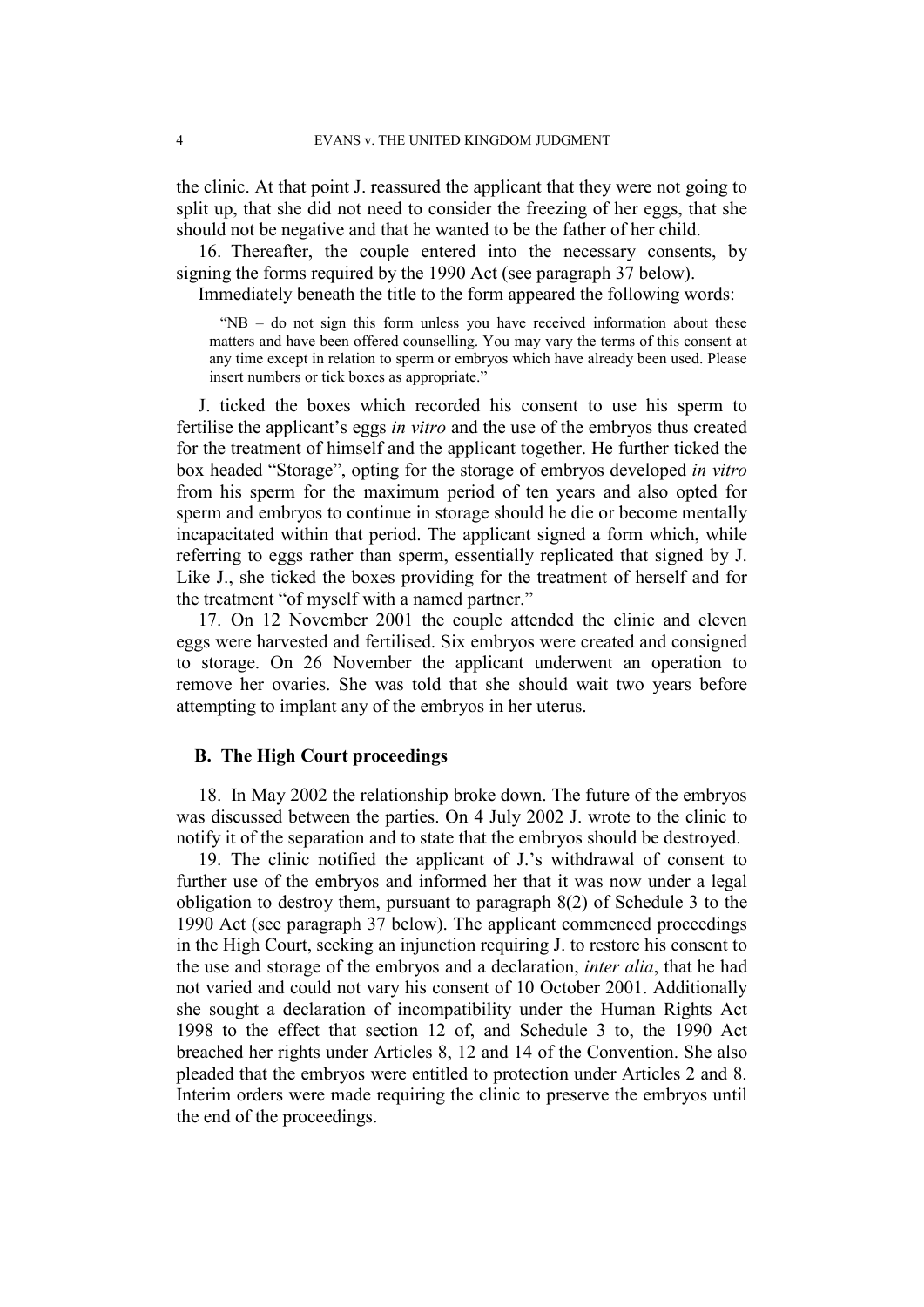20. The trial judge, Wall J, heard the case over five days and took evidence from, among others, the applicant and J. On 1 October 2003, in a 65-page judgment (*Evans v. Amicus Healthcare Ltd and Others* [2003] EWHC 2161 (Fam)), he dismissed the applicant's claims.

21. He concluded that under the terms of the 1990 Act, and as a matter of public policy, it had not been open to J. to give an unequivocal consent to the use of the embryos irrespective of any change of circumstance, and that, as a matter of fact, J. had only ever consented to his treatment "together" with the applicant, and not to her continuing treatment on her own in the event that their relationship ended. Wall J thus rejected the applicant's submission that J. was estopped from withdrawing his consent, finding that both the applicant and J. had embarked on the treatment on the basis that their relationship would continue. On 10 October 2001 J. had been doing his best to reassure the applicant that he loved her and wanted to be the father of her children; giving a truthful expression of his feelings at that moment, but not committing himself for all time. Wall J observed that in the field of personal relationships, endearments and reassurances of this kind were commonplace, but they did not – and could not – have any permanent, legal effect. In undergoing IVF with J., the applicant had taken the only realistic course of action open to her. Wall J continued:

"However, even if I am wrong about that, and even if an estoppel is capable of existing in the face of the Act, I do not, for the reasons I have given, think it would be unconscionable to allow [J.] to withdraw his consent. It is a right which the Statute gives him within the clear scheme operated by Parliament. It was the basis upon which he gave his consent on 10 October 2001. It is perfectly reasonable for him, in the changed circumstances which appertain, not to want to father a child by Ms Evans."

22. As to the applicant's Convention claims, Wall J held in summary that an embryo was not a person with rights protected under the Convention, and that the applicant's right to respect for family life was not engaged. He accepted that the relevant provisions of the 1990 Act interfered with the private life of both parties, but held that it was proportionate in its effect, the foundation for the legislation being a treatment regime based on the twin pillars of consent and the interests of the unborn child. He considered it entirely appropriate that the Act required couples embarking on IVF treatment to be in agreement about the treatment, and permitted either party to withdraw from it at any time before the embryo was transferred into the woman.

23. Wall J emphasised that the provisions of Schedule 3 to the Act (see paragraph 37 below) applied equally to all patients undergoing IVF treatment, irrespective of their sex, and concluded with an illustration of how the requirement for joint consent could similarly affect an infertile man.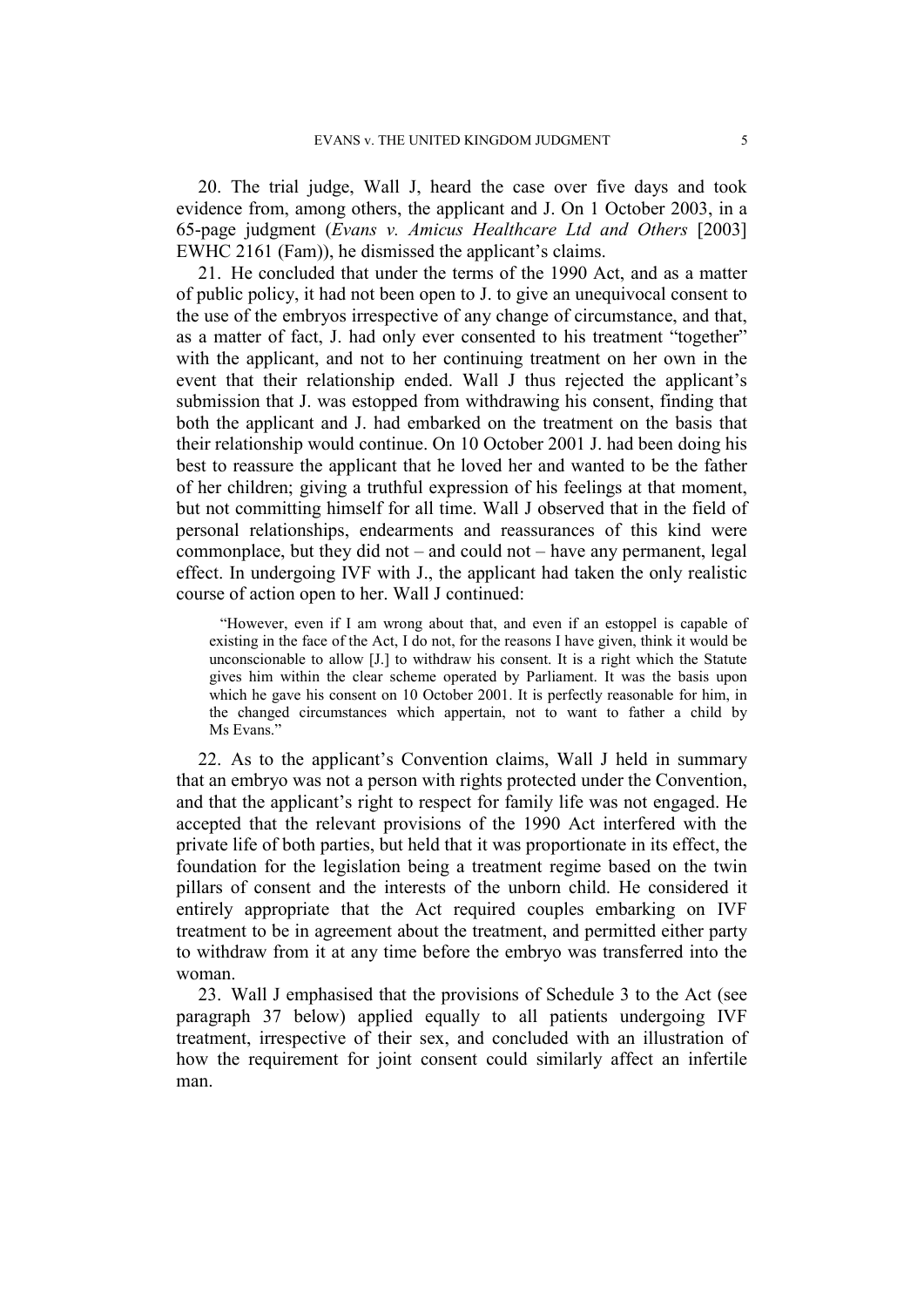"If a man has testicular cancer and his sperm, preserved prior to radical surgery which renders him permanently infertile, is used to create embryos with his partner; and if the couple have separated before the embryos are transferred into the woman, nobody would suggest that she could not withdraw her consent to treatment and refuse to have the embryos transferred into her. The statutory provisions, like Convention rights, apply to men and women equally."

### **C. The Court of Appeal's judgment**

24. The applicant's appeal to the Court of Appeal was dismissed in a judgment delivered on 25 June 2004 (*Evans v. Amicus Healthcare Ltd* [2004] EWCA Civ 727).

The court held that the clear policy of the 1990 Act was to ensure the continuing consent of both parties from the commencement of treatment to the point of implantation of the embryo, and that "the court should be extremely slow to recognise or to create a principle of waiver that would conflict with the parliamentary scheme". Like Wall J, the Court of Appeal found that J. had only ever consented to undergoing "treatment together" with the applicant, and had never consented to the applicant using the jointly created embryos alone. Once the relationship had broken down, and J. had indicated that he did not wish the embryos to be preserved or used by the applicant, they were no longer being treated "together". The court rejected the applicant's argument that J. had concealed his ambivalence, thereby inducing her to go forward with him into couple treatment, holding this to be an unjustified challenge to the finding of the trial judge who had had the obvious advantage of appraising the oral evidence of the applicant, J., and the other witnesses (see paragraph 20 above). The Court of Appeal was also informed by J.'s counsel that J.'s clear position in withdrawing his consent was one of fundamental rather than purely financial objection.

25. While there was an interference with the private lives of the parties, Lords Justices Thorpe and Sedley found it to be justified and proportionate, for the following reasons.

"The less drastic means contended for here is a rule of law making the withdrawal of [J.'s] consent non-conclusive. This would enable [the applicant] to seek a continuance of treatment because of her inability to conceive by any other means. But unless it also gave weight to [J.'s] firm wish not to be father of a child borne by [the applicant], such a rule would diminish the respect owed to his private life in proportion as it enhanced the respect accorded to hers. Further, in order to give it weight the legislation would have to require the [Human Fertilisation and Embryology Authority] or the clinic or both to make a judgment based on a mixture of ethics, social policy and human sympathy. It would also require a balance to be struck between two entirely incommensurable things. ...

... The need, as perceived by Parliament, is for bilateral consent to implantation, not simply to the taking and storage of genetic material, and that need cannot be met if one half of the consent is no longer effective. To dilute this requirement in the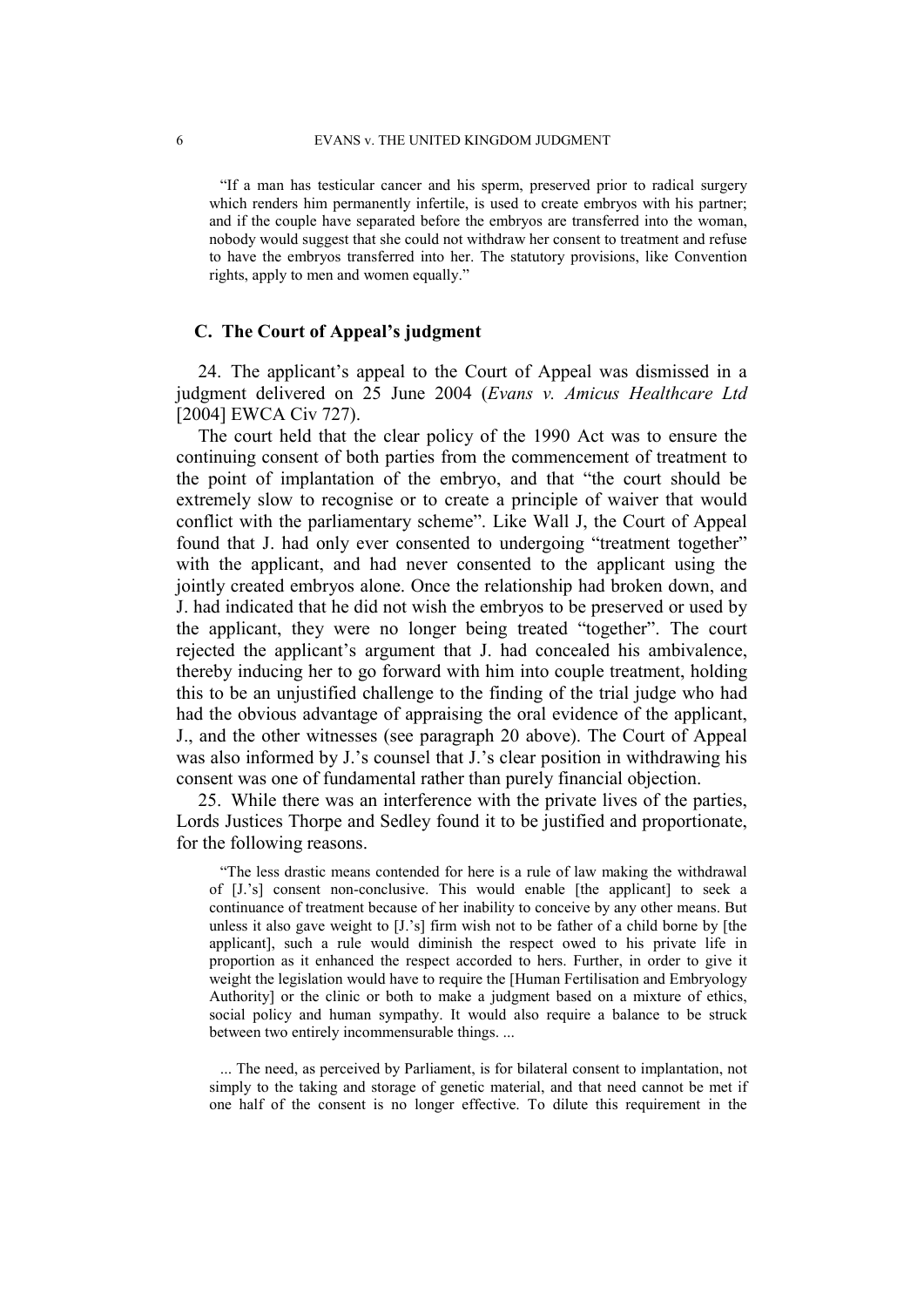interests of proportionality, in order to meet [the applicant's] otherwise intractable biological handicap, by making the withdrawal of the man's consent relevant but inconclusive, would create new and even more intractable difficulties of arbitrariness and inconsistency. The sympathy and concern which anyone must feel for [the applicant] is not enough to render the legislative scheme ... disproportionate."

#### 26. Lady Justice Arden stated, by way of introduction:

"The 1990 Act inevitably uses clinical language, such as gametes and embryos. But it is clear that the 1990 Act is concerned with the very emotional issue of infertility and the genetic material of two individuals which, if implanted, can lead to the birth of a child. ... Infertility can cause the woman or man affected great personal distress. In the case of a woman, the ability to give birth to a child gives many women a supreme sense of fulfilment and purpose in life. It goes to their sense of identity and to their dignity."

#### She continued:

"Like Thorpe and Sedley LJJ, I consider that the imposition of an invariable and ongoing requirement for consent in the 1990 Act in the present type of situation satisfies Article 8  $\S$  2 of the Convention. ... As this is a sensitive area of ethical judgment, the balance to be struck between the parties must primarily be a matter for Parliament ... Parliament has taken the view that no one should have the power to override the need for a genetic parent's consent. The wisdom of not having such a power is, in my judgment, illustrated by the facts of this case. The personal circumstances of the parties are different from what they were at the outset of treatment, and it would be difficult for a court to judge whether the effect of [J.'s] withdrawal of his consent on [the applicant] is greater than the effect that the invalidation of that withdrawal of consent would have on [J.]. The court has no point of reference by which to make that sort of evaluation. The fact is that each person has a right to be protected against interference with their private life. That is an aspect of the principle of self-determination or personal autonomy. It cannot be said that the interference with [J.'s] right is justified on the ground that interference is necessary to protect [the applicant's] right, because her right is likewise qualified in the same way by his right. They must have equivalent rights, even though the exact extent of their rights under Article 8 has not been identified.

... The interference with [the applicant's] private life is also justified under Article 8 § 2 because, if [the applicant's] argument succeeded, it would amount to interference with the genetic father's right to decide not to become a parent. Motherhood could surely not be forced on [the applicant] and likewise fatherhood cannot be forced on [J.], especially as in the present case it will probably involve financial responsibility in law for the child as well."

27. On the issue of discrimination, Lords Justices Thorpe and Sedley considered that the true comparison was between women seeking IVF treatment whose partners had withdrawn consent and those whose partners had not done so; Lady Justice Arden considered that the real comparators were fertile and infertile women, since the genetic father had the possibility of withdrawing consent to IVF at a later stage than in ordinary sexual intercourse. The three judges were nevertheless in agreement that, whatever comparators were chosen, the difference in treatment was justified and proportionate under Article 14 of the Convention for the same reasons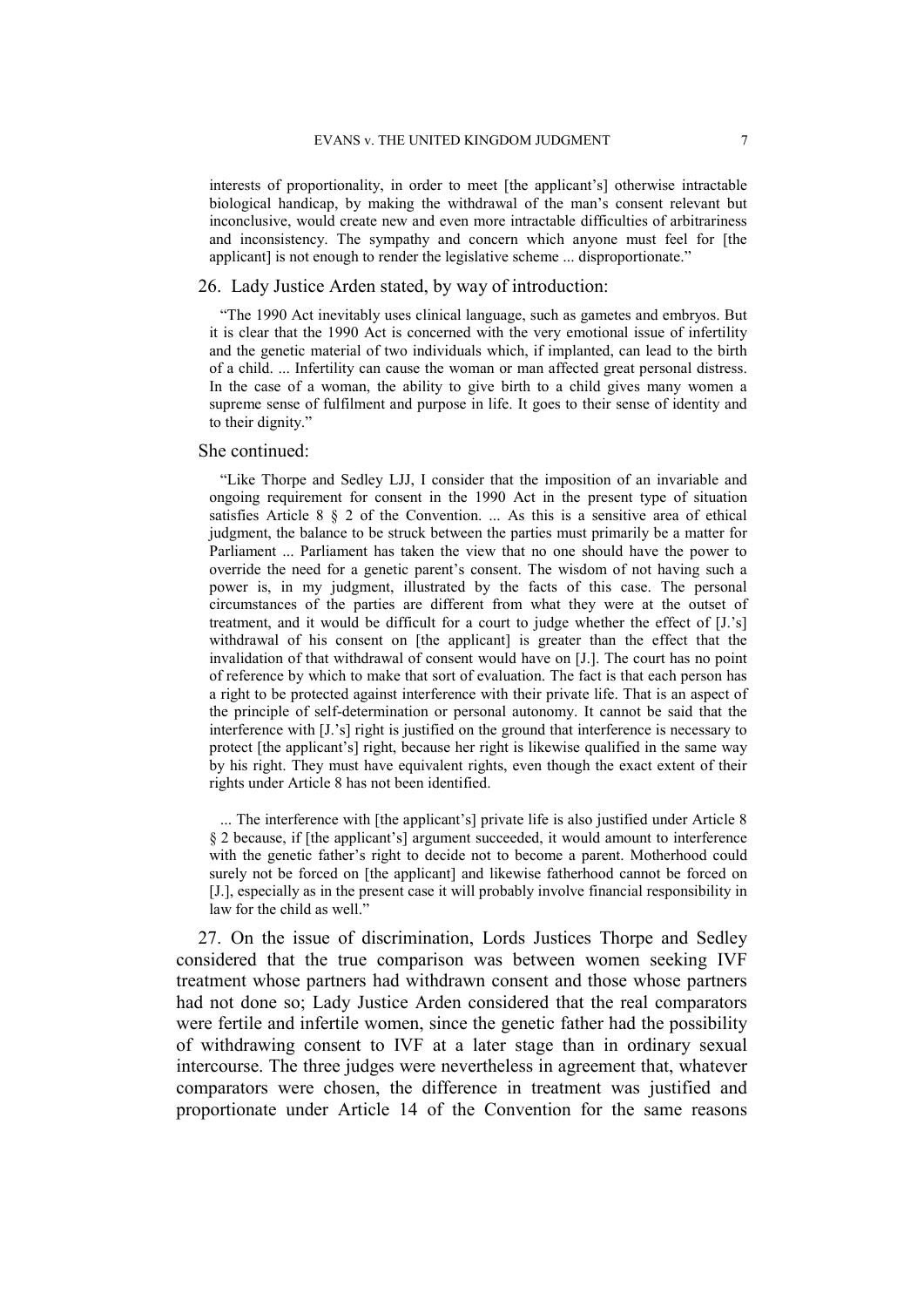which underlay the finding of no violation of Article 8. The Court of Appeal further refused leave to appeal against Wall J's finding that the embryos were not entitled to protection under Article 2, since under domestic law a foetus prior to the moment of birth, much less so an embryo, had no independent rights or interests.

28. On 29 November 2004 the House of Lords refused the applicant leave to appeal against the Court of Appeal's judgment.

### II. RELEVANT DOMESTIC AND INTERNATIONAL LAW AND **PRACTICE**

### **A. Domestic law: the 1990 Act**

### *1. The Warnock Report*

29. The birth of the first child from IVF in July 1978 prompted much ethical and scientific debate in the United Kingdom, which in turn led to the appointment in July 1982 of a Committee of Inquiry under the chairmanship of the philosopher Dame Mary Warnock DBE to "consider recent and potential developments in medicine and science related to human fertilisation and embryology; to consider what policies and safeguards should be applied, including consideration of the social, ethical and legal implications of these developments; and to make recommendations".

30. The Committee reported in July 1984 (Cmnd 9314). At that time, the technique of freezing human embryos for future use was in its infancy, but the Committee noted that it had already occurred and had resulted in one live birth, and recommended that clinical use of frozen embryos should continue to be developed under review by the licensing body (see paragraph 10.3 of the report). It went on, however, to recognise the potential problems arising from the possibility of prolonged storage of human embryos, and recommended that a couple should be permitted to store embryos for their own future use for a maximum of ten years, after which time the right of use or disposal should pass to the storage authority (paragraph 10.10). It further recommended that where, as a result, for example, of marital breakdown, a couple failed to agree how the shared embryo should be used, the right to determine the use or disposal of the embryo should pass to the storage authority (paragraph 10.13). Consistent with its view that there should be no right of ownership in a human embryo (paragraph 10.11), the Committee did not consider that one party to the disagreement should be able to require use of the embryo against the wishes of the other.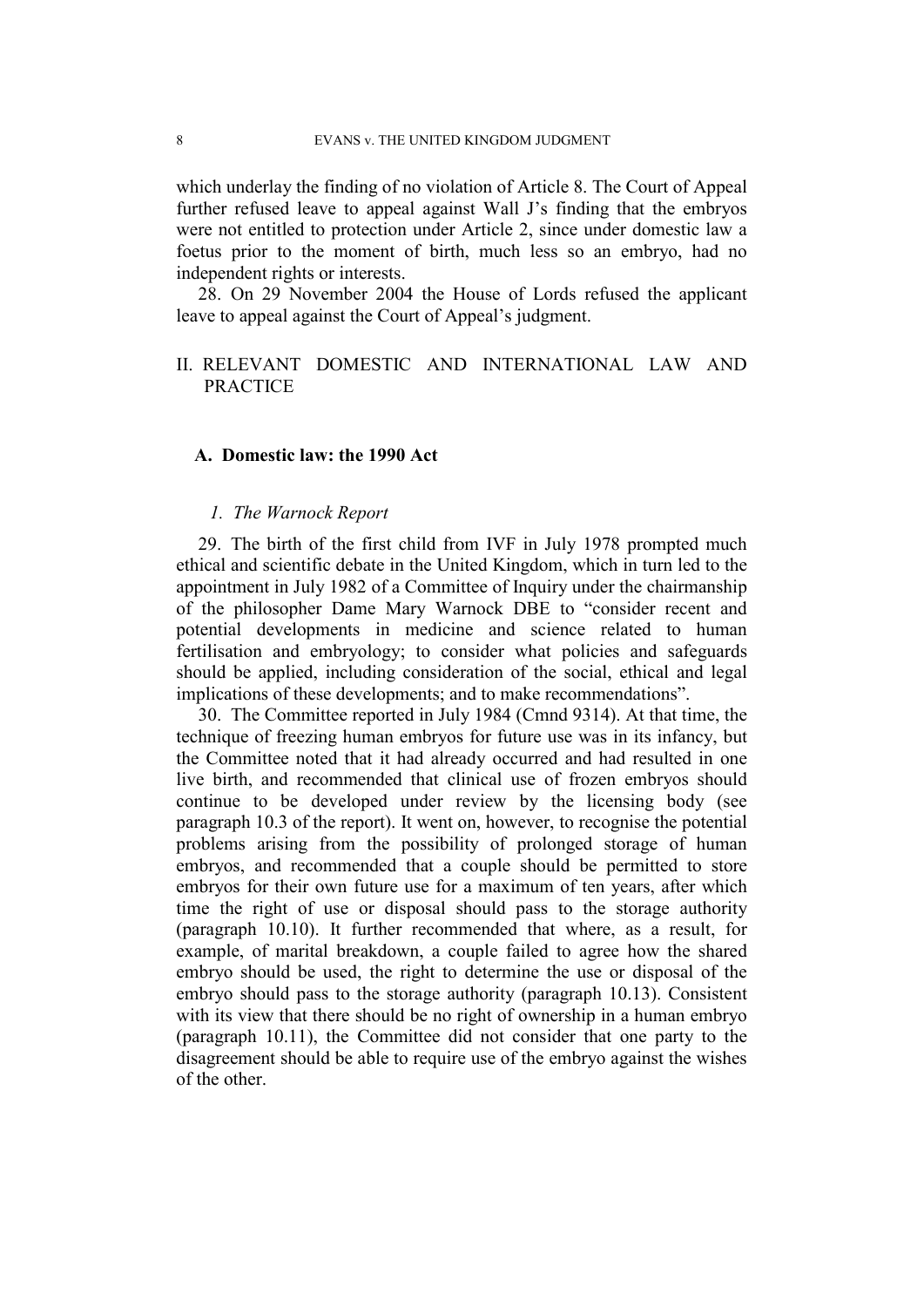#### EVANS v. THE UNITED KINGDOM JUDGMENT 9

### *2. Consultation and the adoption of legislation*

31. The Warnock Committee's recommendations, so far as they related to IVF treatment, were set out in a Green (consultation) Paper issued for public consultation. It was noted in the Green Paper (at paragraph 35) that few comments had been received about the Committee's recommendation that the storage authority should assume the rights of use or disposal of an embryo where there was no agreement between the couple, and stressed that although this situation was unlikely to arise very often it was important that there should be a "clear basis" for its resolution.

32. After receipt of representations from interested parties, the proposals on IVF were included in a White Paper (report), *Human Fertilisation and Embryology: A Framework for Legislation*, published in November 1987 (Cm 259). The White Paper recorded the Warnock Committee's recommendation that the right of use or disposal of a frozen embryo should pass to the storage authority in the event of disagreement between the couple concerned (paragraphs 50-51), but continued:

"Broadly, those who believe storage should be permitted were content with the Warnock recommendations. There were some, however, who considered that the 'storage authority' should not have the right of use or disposal unless specifically granted this by the donors. The Government shares this latter view and has concluded that the law should be based on the clear principle that the donor's wishes are paramount during the period in which embryos or gametes may be stored; and that after the expiry of this period, they may only be used by the licence holder for other purposes if the donor's consent has been given to this."

The White Paper indicated the Government's decision that the maximum storage period for embryos should be five years (paragraph 54). Then, in a section entitled "Donor's Consent", it set out the policy that a donor should have the right to vary or withdraw consent to the transfer of an embryo to a woman at any time before the embryo was used:

"55. The complexities connected with storage underline the importance of ensuring that, when couples embark on IVF treatment, or when gametes are being donated, the individuals involved have given their consent to the uses to which their gametes or embryos will be put.

56. The Bill will provide that gametes or embryos may only be stored with the signed consent of the donors; and may be used only by the licence holder responsible for storage for the purposes specified in that consent (e.g. for therapeutic treatment, [or for research]). Those giving consent should be provided with information about the techniques for which their gametes/embryos might be used and about the legal implications of their decision. As a matter of good practice, counselling should also be available to them.

57. Donors would have the right to vary or withdraw their consent before the gametes/embryos were used, but the onus would be on them to notify any change to the licence holder. A licence holder receiving notice of such a change will have a duty to inform any other licence holder to whom he has supplied the donor's gametes. (This situation might arise, for example, if a sperm bank supplied sperm to one or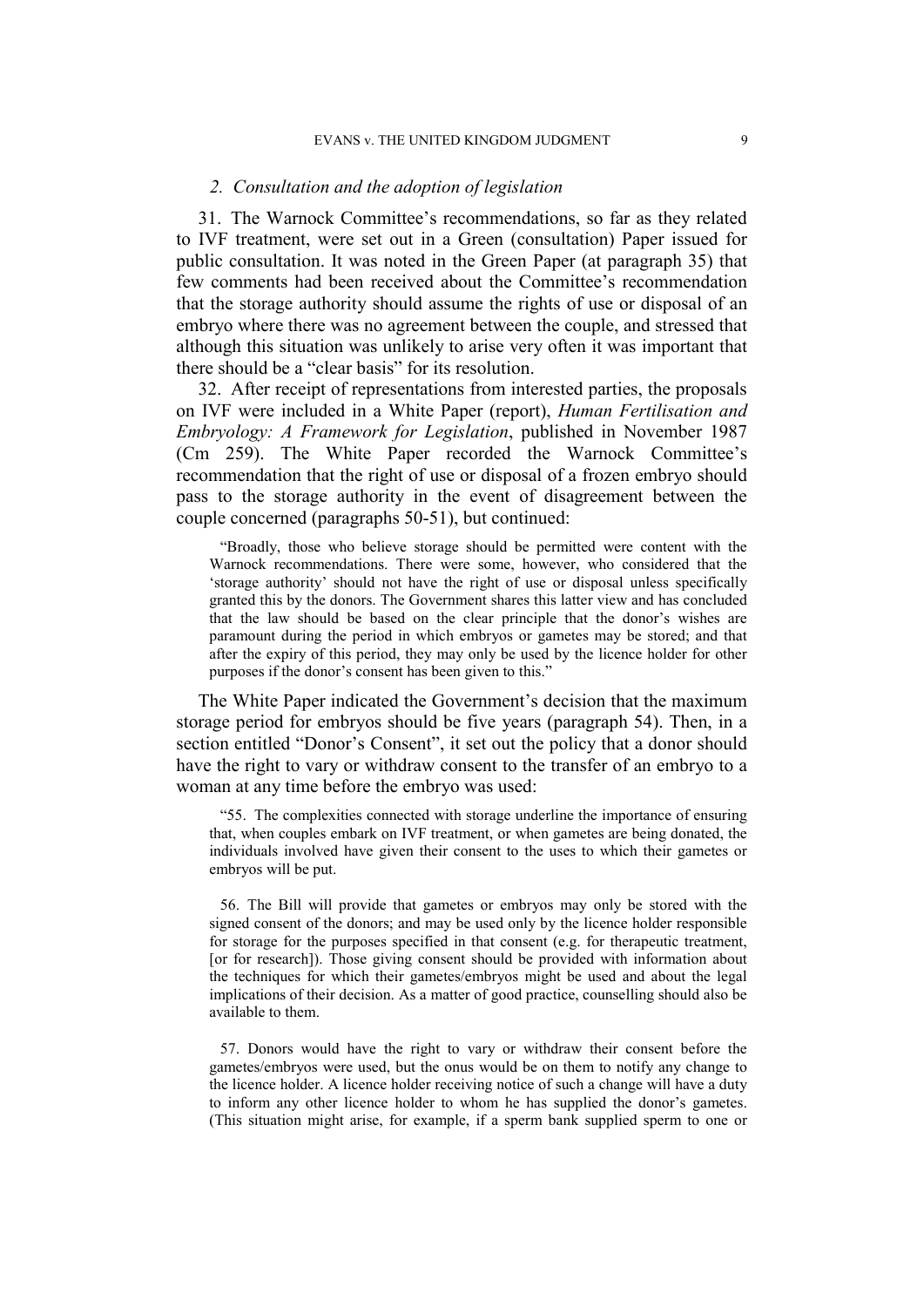more treatment centres.) In the absence of any notification to the contrary, or notification of death, the licence holder must assume that the original consent still holds, and must act accordingly during the storage period. When this ends, he may only use or dispose of the embryos or gametes in accordance with the specified wishes of the donors. If these are not clear, the embryo or gametes should be removed from storage and left to perish.

58. As far as embryos are concerned, these may not be implanted into another woman, nor used for research, nor destroyed (prior to the expiry of the storage time limit) in the absence of the consent of both donors. If there is disagreement between the donors the licence holder will need to keep the embryo in storage until the end of the storage period, after which time, if there is still no agreement, the embryo should be left to perish."

33. Following further consultation, the Human Fertilisation and Embryology Bill 1989 was published, and passed into law as the Human Fertilisation and Embryology Act 1990. The Bill substantially reflected the terms of the White Paper. The provisions dealing with consent did not prove controversial during its passage through Parliament.

### *3. The 1990 Act*

34. In *R. v. Secretary of State for Health ex parte Quintavalle (on behalf of Pro-Life Alliance)* [2003] UKHL 13, Lord Bingham described the background to and general approach of the 1990 Act as follows.

"... There is no doubting the sensitivity of the issues. There were those who considered the creation of embryos, and thus of life, *in vitro* to be either sacrilegious or ethically repugnant and wished to ban such activities altogether. There were others who considered that these new techniques, by offering means of enabling the infertile to have children and increasing knowledge of congenital disease, had the potential to improve the human condition, and this view also did not lack religious and moral arguments to support it. Nor can one doubt the difficulty of legislating against a background of fast-moving medical and scientific development. It is not often that Parliament has to frame legislation apt to apply to developments at the advanced cutting edge of science.

... The solution recommended and embodied in the 1990 Act was not to ban all creation and subsequent use of live human embryos produced *in vitro* but instead, and subject to certain express prohibitions of which some have been noted above, to permit such creation and use subject to specified conditions, restrictions and time limits and subject to the regimes of control ... It is ... plain that while Parliament outlawed certain grotesque possibilities (such as placing a live animal embryo in a woman or a live human embryo in an animal), it otherwise opted for a strict regime of control. No activity within this field was left unregulated. There was to be no free for all."

35. By section 3(1) of the Act, no person shall bring about the creation of an embryo, or keep or use an embryo except in pursuance of a licence. The storage or use of an embryo can only take place lawfully in accordance with the requirements of the licence in question. The contravention of section 3(1) is an offence (created by section 41(2)(a) of the Act).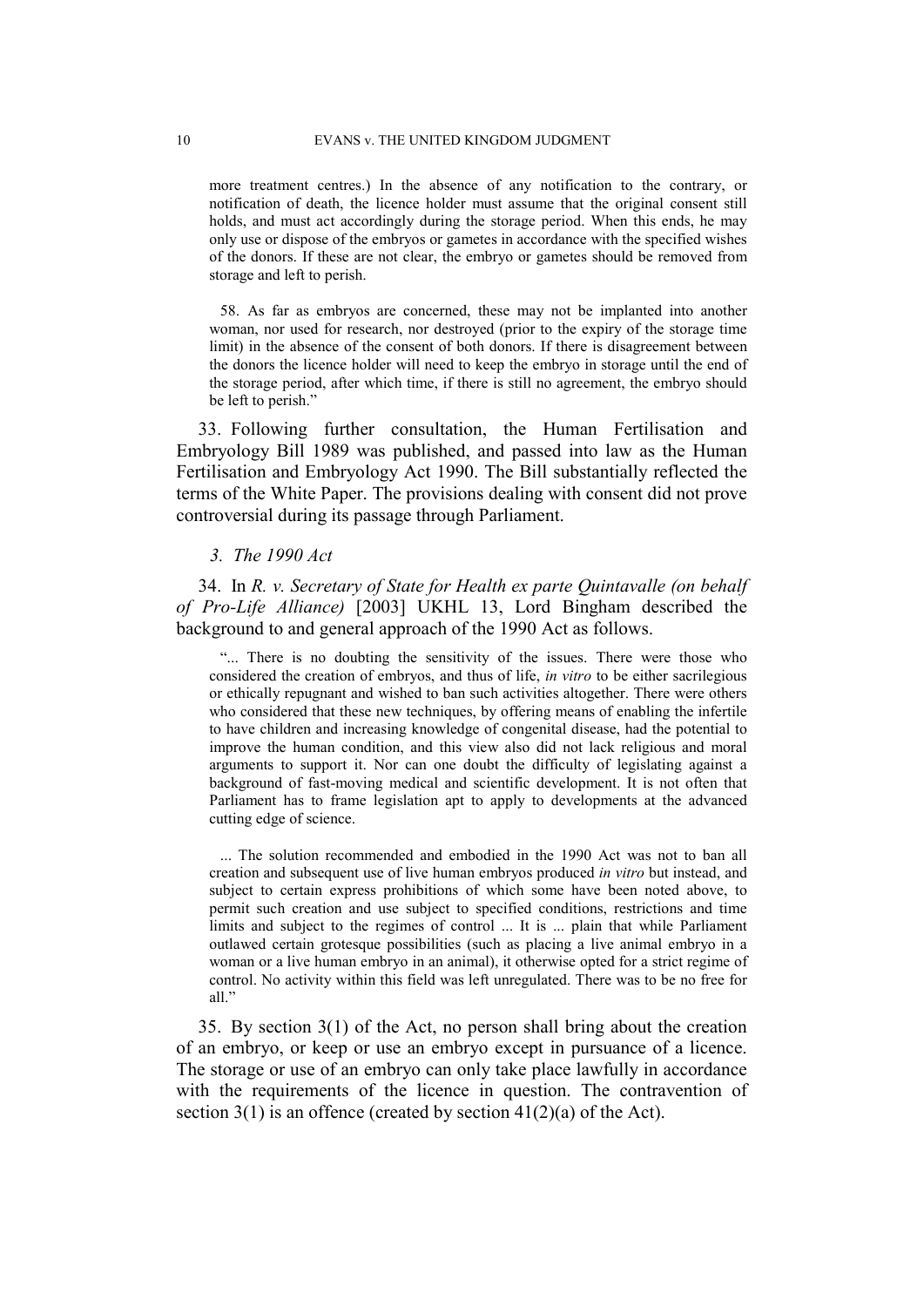36. By section 14(4) of the Act, "the statutory storage period in respect of embryos is such period not exceeding five years as the licence may specify". This provision was amended by the Human Fertilisation and Embryology (Statutory Storage Period for Embryos) Regulations 1996, which came into force on 1 May 1996, and which provide, *inter alia*, that where, in the opinion of two medical practitioners, the woman in whom the embryo may be placed, or, where she is not one of the persons whose gametes are used to create the embryo, one of those persons, is or is likely to become completely infertile prematurely, the storage period is extended until that woman is 55. Where, in the opinion of a single medical practitioner, the woman in whom the embryo may be placed, or one of the gamete providers, has or is likely to have significantly impaired fertility or has a significant genetic defect, the storage period is extended to ten years, or until that woman is 55, whichever period is the shorter.

Both of the persons whose gametes are used to create the embryos are required to confirm in writing that they do not object to extended storage for the purposes of future treatment. The woman in whom any such embryo may be placed must be under 50 when storage commences.

37. By section 12(c) of the Act, it is a condition of every licence granted that the provisions of Schedule 3 to the Act, which deal with "consents to use of gametes or embryos", shall be complied with. The High Court and Court of Appeal held, in the proceedings brought by the applicant (see paragraphs 20-27 above) that, as a matter of the construction of Schedule 3, "the embryo is only used once transferred to the woman".

Schedule 3 provides as follows:

"*Consents to use of gametes or embryos* 

#### *Consent*

1. A consent under this Schedule must be given in writing and, in this Schedule, 'effective consent' means a consent under this Schedule which has not been withdrawn.

2. (1) A consent to the use of any embryo must specify one or more of the following purposes–

(a) use in providing treatment services to the person giving consent, or that person and another specified person together,

(b) use in providing treatment services to persons not including the person giving consent, or

(c) use for the purposes of any project of research,

and may specify conditions subject to which the embryo may be so used.

(2) A consent to the storage of any gametes or any embryo must–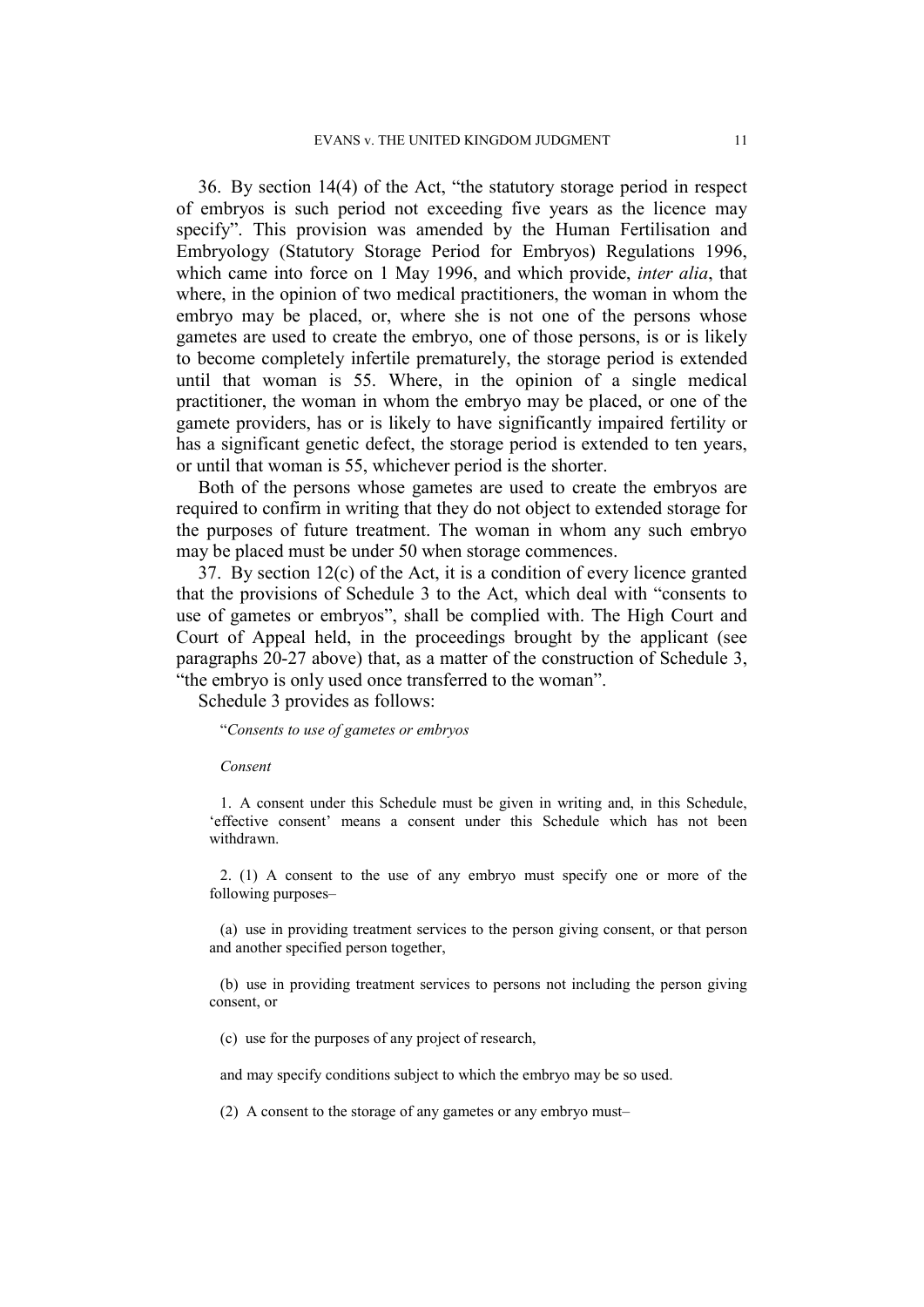(a) specify the maximum period of storage (if less than the statutory storage period), and

(b) state what is to be done with the gametes or embryo if the person who gave the consent dies or is unable because of incapacity to vary the terms of the consent or to revoke it,

and may specify conditions subject to which the gametes or embryo may remain in storage.

(3) A consent under this Schedule must provide for such other matters as the Authority may specify in directions.

(4) A consent under this Schedule may apply–

(a) to the use or storage of a particular embryo, or

(b) in the case of a person providing gametes, to the use or storage of any embryo whose creation may be brought about using those gametes,

and in the paragraph (b) case the terms of the consent may be varied, or the consent may be withdrawn, in accordance with this Schedule either generally or in relation to a particular embryo or particular embryos.

#### *Procedure for giving consent*

3. (1) Before a person gives consent under this Schedule–

(a) he must be given a suitable opportunity to receive proper counselling about the implications of taking the proposed steps, and

(b) he must be provided with such relevant information as is proper.

(2) Before a person gives consent under this Schedule he must be informed of the effect of paragraph 4 below.

#### *Variation and withdrawal of consent*

4. (1) The terms of any consent under this Schedule may from time to time be varied, and the consent may be withdrawn, by notice given by the person who gave the consent to the person keeping the gametes or embryo to which the consent is relevant.

(2) The terms of any consent to the use of any embryo cannot be varied, and such consent cannot be withdrawn, once the embryo has been used–

(a) in providing treatment services, or

(b) for the purposes of any project of research.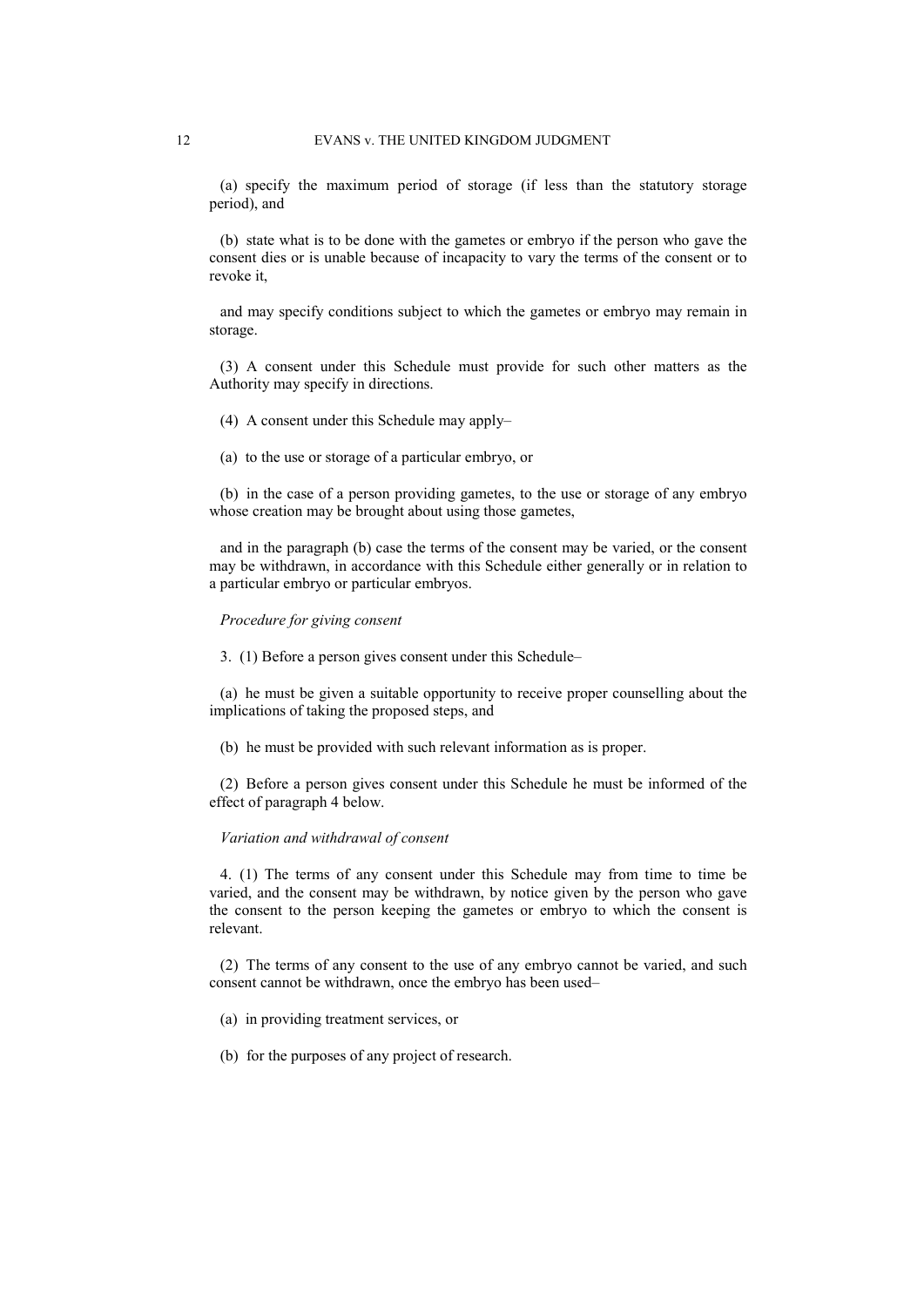#### *Use of gametes for treatment of others*

5. (1) A person's gametes must not be used for the purposes of treatment services unless there is an effective consent by that person to their being so used and they are used in accordance with the terms of the consent.

(2) A person's gametes must not be received for use for those purposes unless there is an effective consent by that person to their being so used.

(3) This paragraph does not apply to the use of a person's gametes for the purpose of that person, or that person and another together, receiving treatment services.

#### In vitro *fertilisation and subsequent use of embryo*

6. (1) A person's gametes must not be used to bring about the creation of any embryo *in vitro* unless there is an effective consent by that person to any embryo the creation of which may be brought about with the use of those gametes being used for one or more of the purposes mentioned in paragraph 2(1) above.

(2) An embryo the creation of which was brought about *in vitro* must not be received by any person unless there is an effective consent by each person whose gametes were used to bring about the creation of the embryo to the use for one or more of the purposes mentioned in paragraph 2(1) above of the embryo.

(3) An embryo the creation of which was brought about *in vitro* must not be used for any purpose unless there is an effective consent by each person whose gametes were used to bring about the creation of the embryo to the use for that purpose of the embryo and the embryo is used in accordance with those consents.

(4) Any consent required by this paragraph is in addition to any consent that may be required by paragraph 5 above.

...

#### *Storage of gametes and embryos*

8. (1) A person's gametes must not be kept in storage unless there is an effective consent by that person to their storage and they are stored in accordance with the consent.

(2) An embryo the creation of which was brought about *in vitro* must not be kept in storage unless there is an effective consent, by each person whose gametes were used to bring about the creation of the embryo, to the storage of the embryo and the embryo is stored in accordance with those consents.

(3) An embryo taken from a woman must not be kept in storage unless there is an effective consent by her to its storage and it is stored in accordance with the consent."

38. The material effect of Schedule 3 was summarised in the judgment of Lords Justices Thorpe and Sedley (see paragraph 25 above) as follows.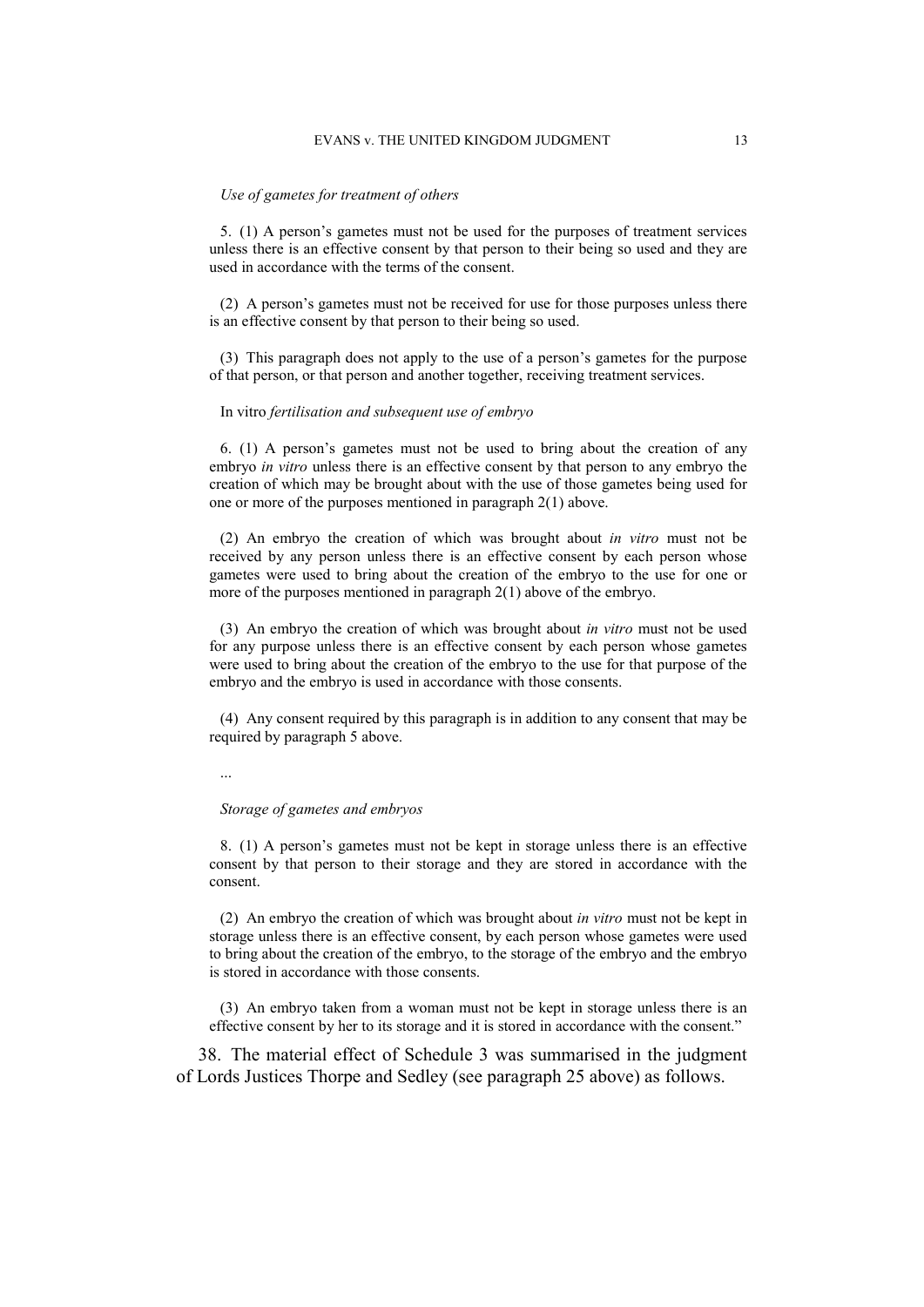"(i) Those contemplating the storage and/or use of embryos created from their gametes must first be offered counselling; (ii) They must specifically be informed of the circumstances in which consent to the storage or use of an embryo may be varied or withdrawn; (iii) Consent given to the use of an embryo must specify whether the embryo is to be used to provide treatment services to the person giving consent, or to that person together with another, or to persons not including the person giving consent; (iv) An embryo may only be stored while there is effective consent to its storage from both gamete providers, and in accordance with the terms of the consent; (v) An embryo may only be used while there is an effective consent to its use from both gamete providers, and in accordance with the terms of that consent; (vi) Consent to the storage of an embryo can be varied or withdrawn by either party whose gametes were used to create the embryo at any time; (vii) Consent to the use of an embryo cannot be varied or withdrawn once the embryo has been used in providing treatment services."

### **B. The position within the Council of Europe and in certain other countries**

### *1. The member States of the Council of Europe*

39. On the basis of the material available to the Court, including the "Medically Assisted Procreation and the Protection of the Human Embryo Comparative Study on the Solution in 39 States" (Council of Europe, 1998) and the replies by the member States of the Council of Europe to the Steering Committee on Bioethics "Questionnaire on Access to Medically Assisted Procreation" (Council of Europe, 2005), it would appear that IVF treatment is regulated by primary or secondary legislation in Austria, Azerbaijan, Bulgaria, Croatia, Denmark, Estonia, France, Georgia, Germany, Greece, Hungary, Iceland, Italy, Latvia, the Netherlands, Norway, the Russian Federation, Slovenia, Spain, Sweden, Switzerland, Turkey, Ukraine and the United Kingdom; while in Belgium, the Czech Republic, Finland, Ireland, Malta, Lithuania, Poland, Serbia and Slovakia such treatment is governed by clinical practice, professional guidelines, royal or administrative decree or general constitutional principles.

40. The storage of embryos, for varying lengths of time, appears to be permitted in all the above States where IVF is regulated by primary or secondary legislation, except Germany and Switzerland, where in one cycle of treatment no more than three embryos may be created which are, in principle, to be implanted together immediately, and Italy, where the law permits the freezing of embryos only on exceptional, unforeseen medical grounds.

41. In Denmark, France, Greece, the Netherlands and Switzerland, the right of either party freely to withdraw his or her consent at any stage up to the moment of implantation of the embryo in the woman is expressly provided for in primary legislation. It appears that, as a matter of law or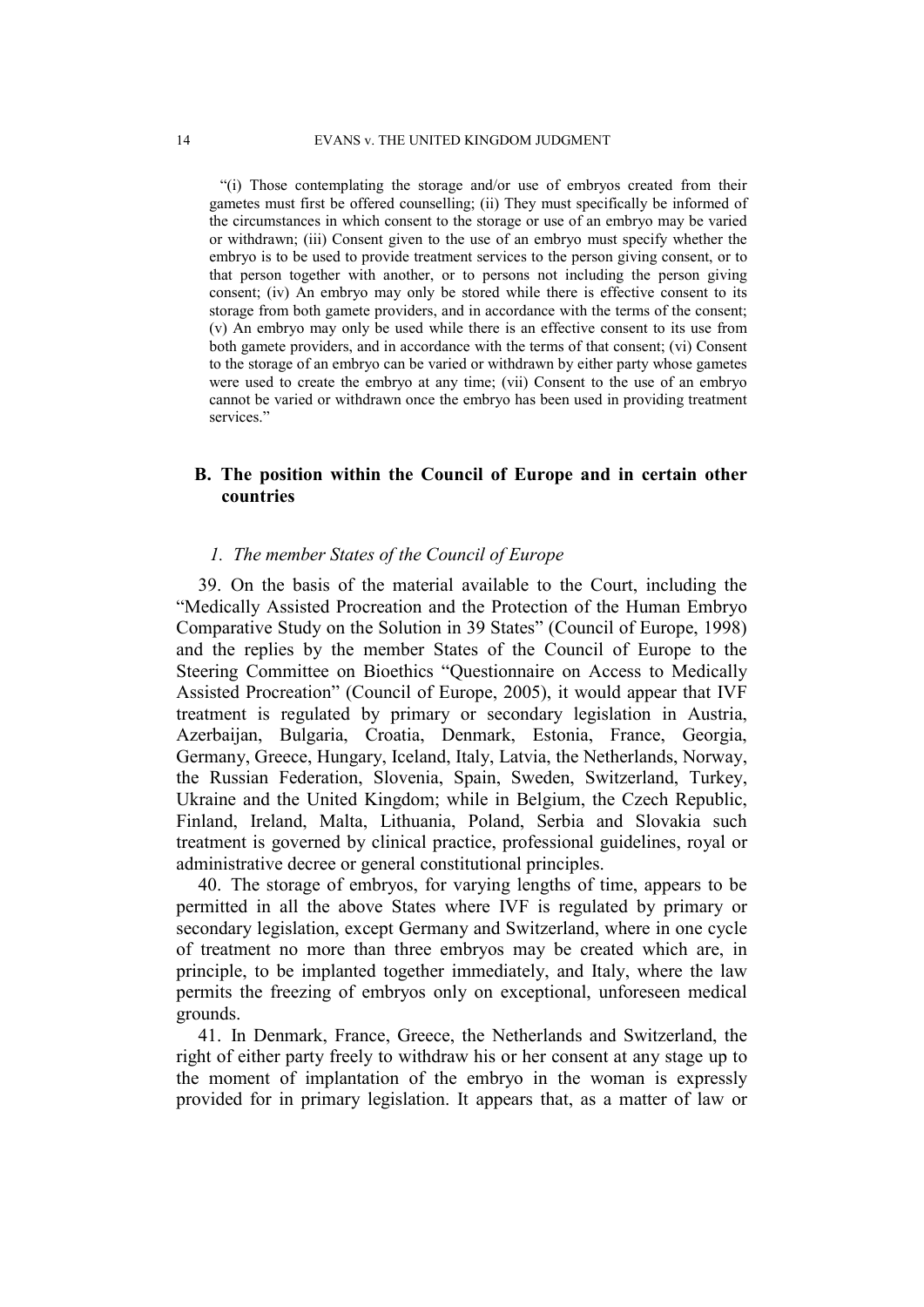practice, in Belgium, Finland and Iceland there is a similar freedom for either gamete provider to withdraw consent before implantation.

42. A number of countries have, however, regulated the consent issue differently. In Hungary, for example, in the absence of a specific contrary agreement by the couple, the woman is entitled to proceed with the treatment notwithstanding the death of her partner or the divorce of the couple. In Austria and Estonia the man's consent can be revoked only up to the point of fertilisation, beyond which it is the woman alone who decides if and when to proceed. In Spain, the man's right to revoke his consent is recognised only where he is married to and living with the woman. In Germany and Italy, neither party can normally withdraw consent after the eggs have been fertilised. In Iceland, the embryos must be destroyed if the gamete providers separate or divorce before the expiry of the maximum storage period.

#### *2. The United States of America*

43. In addition, the parties referred the Court to case-law from the United States and Israel. The field of medically assisted reproduction is not regulated at federal level in the United States and few States have introduced laws concerning the subsequent withdrawal of consent by one party. It has, therefore, been left to the courts to determine how the conflict between the parties should be resolved and there are a number of judgments by State Supreme Courts regarding the disposal of embryos created through IVF.

44. In *Davis v. Davis* (842 S.W.2d 588, 597; Tenn. 1992), the Supreme Court of Tennessee held in 1992:

"... disputes involving the disposition of pre-embryos produced by *in vitro* fertilisation should be resolved, first, by looking to the preferences of the progenitors. If their wishes cannot be ascertained, or if there is dispute, then their prior agreement concerning disposition should be carried out. If no prior agreement exists, then the relative interests of the parties in using or not using the pre-embryos must be weighed. Ordinarily, the party wishing to avoid procreation should prevail, assuming that the other party has a reasonable possibility of achieving parenthood by means other than use of the pre-embryos in question. If no other reasonable alternatives exist, then the argument in favor of using the pre-embryos to achieve pregnancy should be considered. However, if the party seeking control of the pre-embryos intends merely to donate them to another couple, the objecting party obviously has the greater interest and should prevail.

But the rule does not contemplate the creation of an automatic veto ..."

45. In *Kass v. Kass* (98 N.Y. Int. 0049), the couple had signed an agreement with the clinic which stipulated that, "in the event that we ... are unable to make a decision regarding the disposition of our frozen prezygotes", the embryos could be used for research. When the couple separated, Mrs Kass sought to overturn the agreement and proceed to implantation. Although she prevailed at first instance (the court reasoning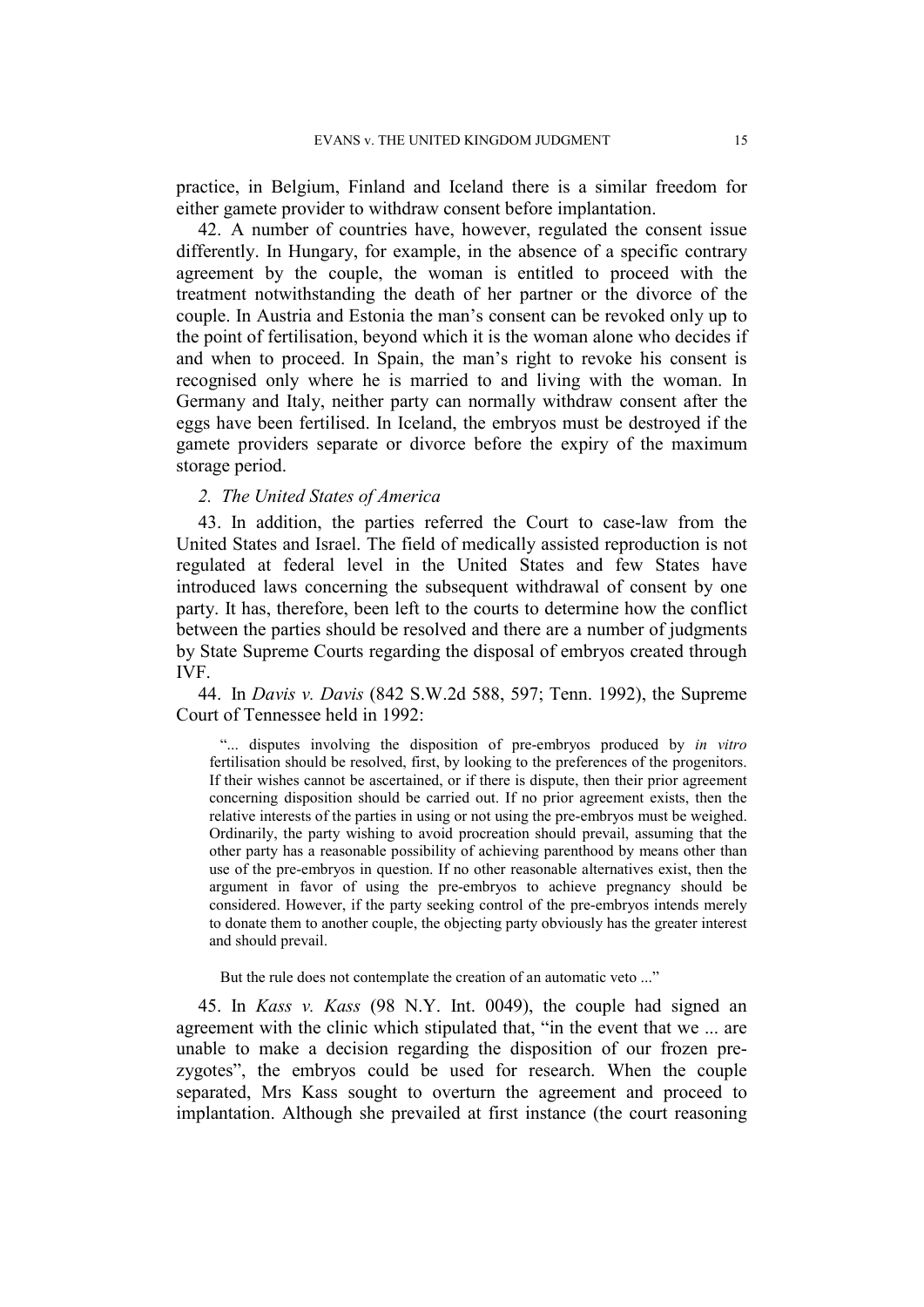that just as a woman has exclusive control over her reproduction so should she have the final say in the area of IVF), the New York Court of Appeal decided that the existing agreement was sufficiently clear and should be honoured.

46. In *A.Z. v. B.Z.* (2000 431 Mass. 150, 725 N.E.2d 1051) there was again a previous written agreement, according to which, in the event of separation, the embryos were to be given to the wife, who now wished to continue with the treatment, contrary to the wishes of the husband. However, the Supreme Court of Massachusetts considered that the arrangement should not be enforced because, *inter alia*, as a matter of public policy "forced procreation is not an area amenable to judicial enforcement". Rather, "freedom of personal choice in matters of marriage and family life" should prevail.

47. This judgment was cited with approval by the Supreme Court of New Jersey, in *J.B. v. M.B*. (2001 WL 909294). Here, it was the wife who sought the destruction of the embryos while the husband wanted them either to be donated to another couple or preserved for use by him with a future partner. Although constitutional arguments were advanced on behalf of the wife, the court declined to approach the matter in this way, reasoning that it was in any event not sure that enforcing the alleged private contract would violate her rights. Instead, having taken into account the fact that the father was not infertile, the court subscribed to the view taken in the *A.Z.* case regarding public policy and ordered that the wife's wishes be observed.

48. Finally, in *Litowitz v. Litowitz* (48 P. 3d 261, 271) the woman, who had had children before undergoing a hysterectomy, wished to use embryos created with her ex-husband's sperm and donor eggs for implantation in a surrogate mother. The ex-husband, however, wished the embryos to be donated to another couple. At first instance and on appeal the husband's view prevailed, but in 2002 the Supreme Court of Washington decided by a majority to adopt a contractual analysis and to honour the couple's agreement with the clinic not to store the embryos for more than five years.

#### *3. Israel*

49. In *Nachmani v. Nachmani* (50(4) P.D. 661 (Isr)), a childless Israeli couple decided to undergo IVF and then to contract with a surrogate in California to bear their child because the wife would not be able to carry the foetus to term. The couple signed an agreement with the surrogate, but not with the IVF clinic regarding the disposal of the embryos in the event of their separation. The wife had her last eleven eggs extracted and fertilised with her husband's sperm. The couple then separated, before the embryos could be implanted in the surrogate, and the husband, who had gone on to have children with another woman, opposed the use of the embryos.

The District Court found in favour of the wife, holding that the husband could no more withdraw his agreement to have a child than a man who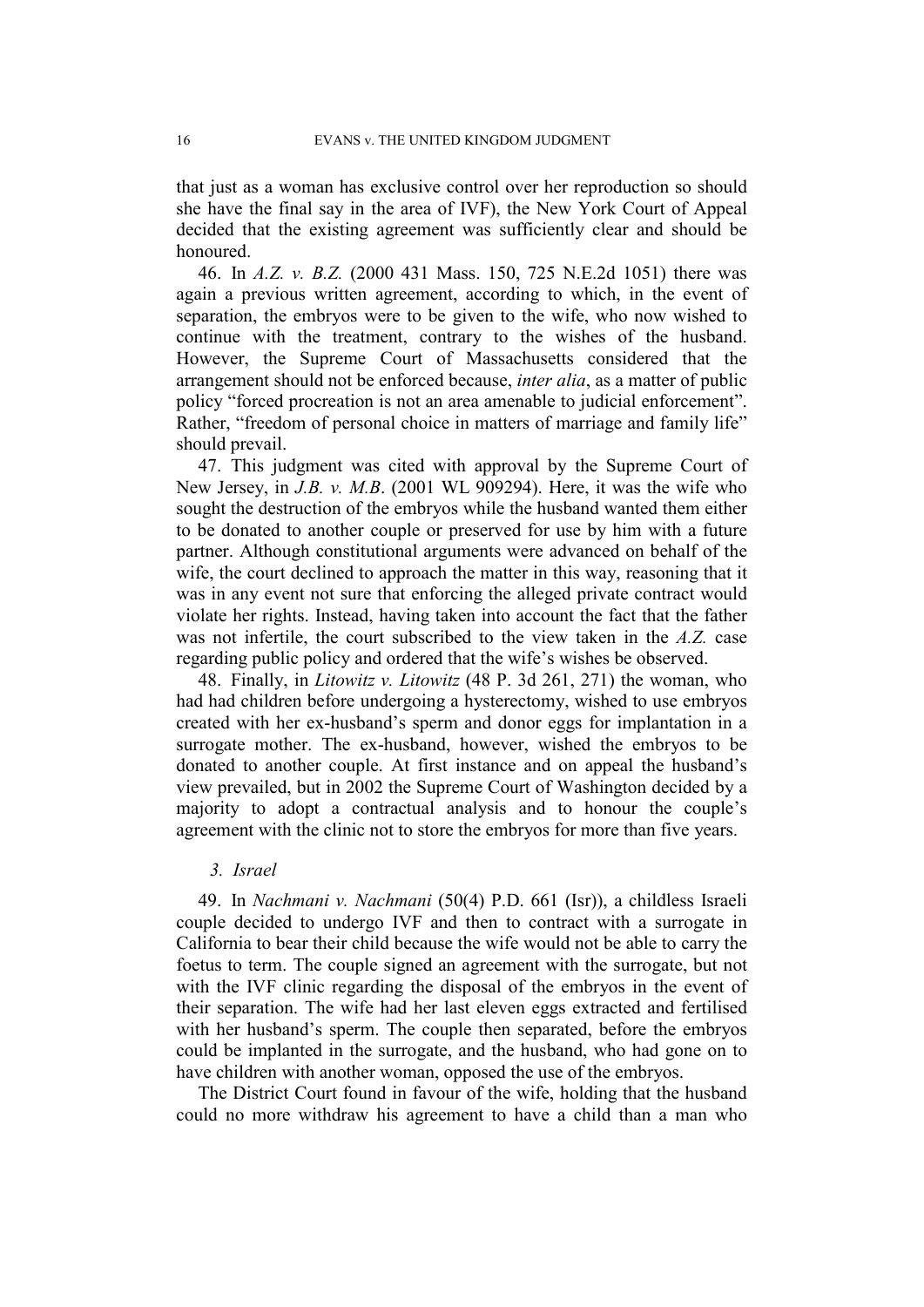fertilises his wife's egg through sexual intercourse. A five-judge panel of the Supreme Court reversed this decision, upholding the man's fundamental right not to be forced to be a parent. The Supreme Court reheard the case as a panel of eleven judges and decided, seven to four, in favour of the wife. Each judge wrote a separate opinion. The judges in the majority found that the woman's interests and in particular her lack of alternatives to achieve genetic parenthood outweighed those of the man. Three of the minority judges, including the Chief Justice, reached the opposite conclusion, emphasising that the wife had known that her husband's consent would be required at every stage and that the agreement could not be enforced after the couple had become separated. The fourth of the dissenters held that the man's consent was required before the obligation of parenthood could be imposed on him.

#### **C. Relevant international texts**

50. The general rule stated in Article 5 of the Council of Europe Convention on Human Rights and Biomedicine states as follows:

"An intervention in the health field may only be carried out after the person concerned has given free and informed consent to it.

This person shall beforehand be given appropriate information as to the purpose and nature of the intervention as well as on its consequences and risks.

The person concerned may freely withdraw consent at any time."

51. Principle 4 of the principles adopted by the *ad hoc* committee of experts on progress in the biomedical sciences, the expert body within the Council of Europe which preceded the present Steering Committee on Bioethics (CAHBI, 1989), stated:

"1. The techniques of artificial procreation may be used only if the persons concerned have given their free, informed consent, explicitly and in writing, in accordance with national requirements.

 $\ddots$ "

52. Finally, Article 6 of the Universal Declaration on Bioethics and Human Rights provides:

"Article 6 – Consent

1. Any preventive, diagnostic and therapeutic medical intervention is only to be carried out with the prior, free and informed consent of the person concerned, based on adequate information. The consent should, where appropriate, be express and may be withdrawn by the person concerned at any time and for any reason without disadvantage or prejudice.

 $\cdot$ ..."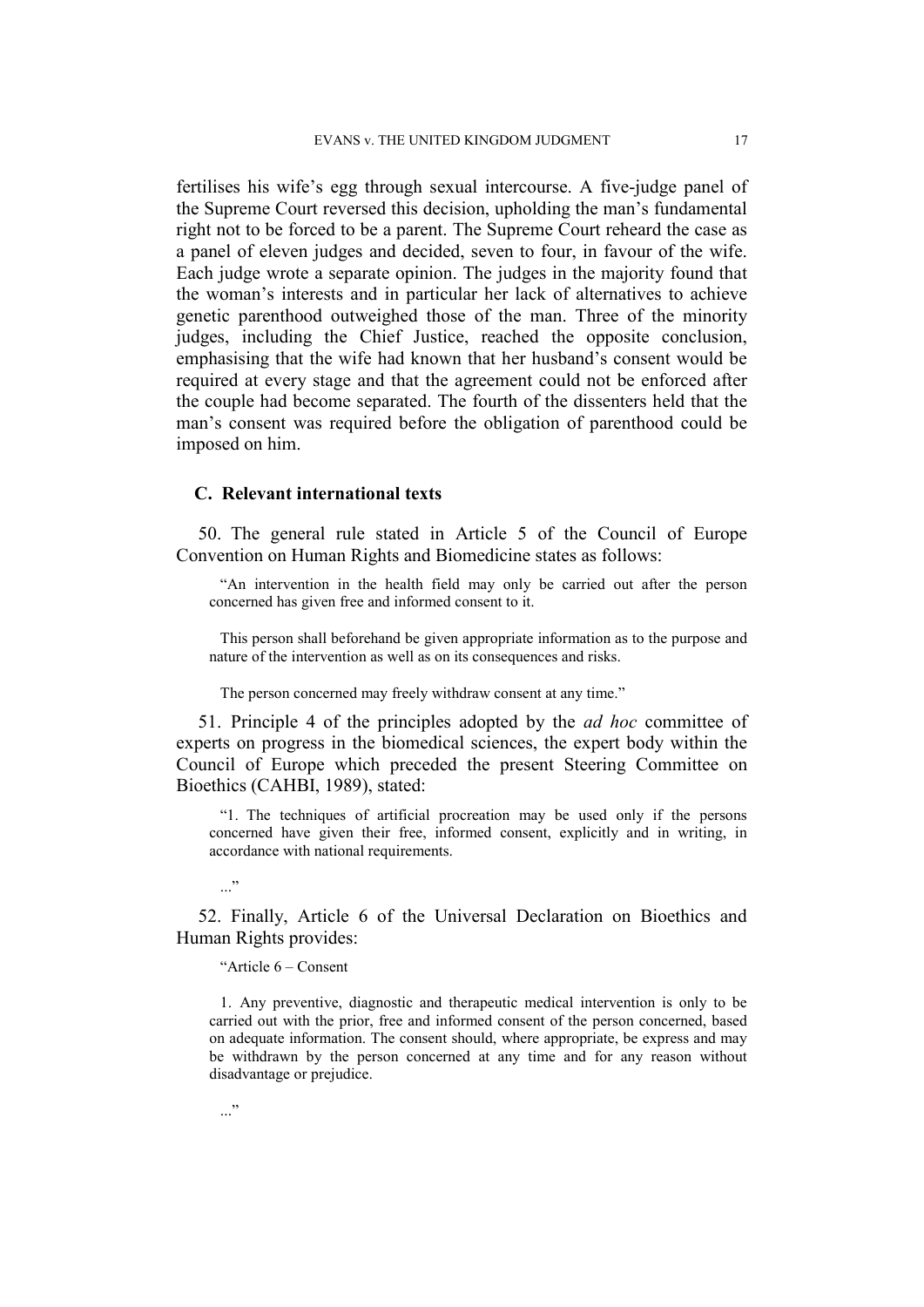# THE LAW

### I. ALLEGED VIOLATION OF ARTICLE 2 OF THE CONVENTION

53. In her original application and in her observations before the Chamber, the applicant complained that the provisions of English law requiring the embryos to be destroyed once J. withdrew his consent to their continued storage violated the embryos' right to life, contrary to Article 2 of the Convention, which reads as follows:

"1. Everyone's right to life shall be protected by law. ..."

54. In its judgment of 7 March 2006, the Chamber observed that in *Vo v. France* [GC], no. 53924/00, § 82, ECHR 2004-VIII, the Grand Chamber had held that, in the absence of any European consensus on the scientific and legal definition of the beginning of life, the issue of when the right to life begins comes within the margin of appreciation which the Court generally considers that States should enjoy in this sphere. Under English law, as was made clear by the domestic courts in the present applicant's case, an embryo does not have independent rights or interests and cannot claim – or have claimed on its behalf – a right to life under Article 2. There had not, accordingly, been a violation of that provision.

55. The Grand Chamber notes that the applicant has not pursued her complaint under Article 2 in her written or oral submissions to it. However, since cases referred to the Grand Chamber embrace all aspects of the application previously examined by the Chamber (see *K. and T. v. Finland*  [GC], no. 25702/94, § 140, ECHR 2001-VII), it is necessary to consider the issue under Article 2.

56. The Grand Chamber, for the reasons given by the Chamber, finds that the embryos created by the applicant and J. do not have a right to life within the meaning of Article 2 of the Convention, and that there has not, therefore, been a violation of that provision.

### II. ALLEGED VIOLATION OF ARTICLE 8 OF THE CONVENTION

57. The applicant contended that the provisions of Schedule 3 to the 1990 Act, which permitted J. to withdraw his consent after the fertilisation of her eggs with his sperm, violated her right to respect for her private and family life under Article 8 of the Convention, which states:

"1. Everyone has the right to respect for his private and family life ...

2. There shall be no interference by a public authority with the exercise of this right except such as is in accordance with the law and is necessary in a democratic society in the interests of national security, public safety or the economic well-being of the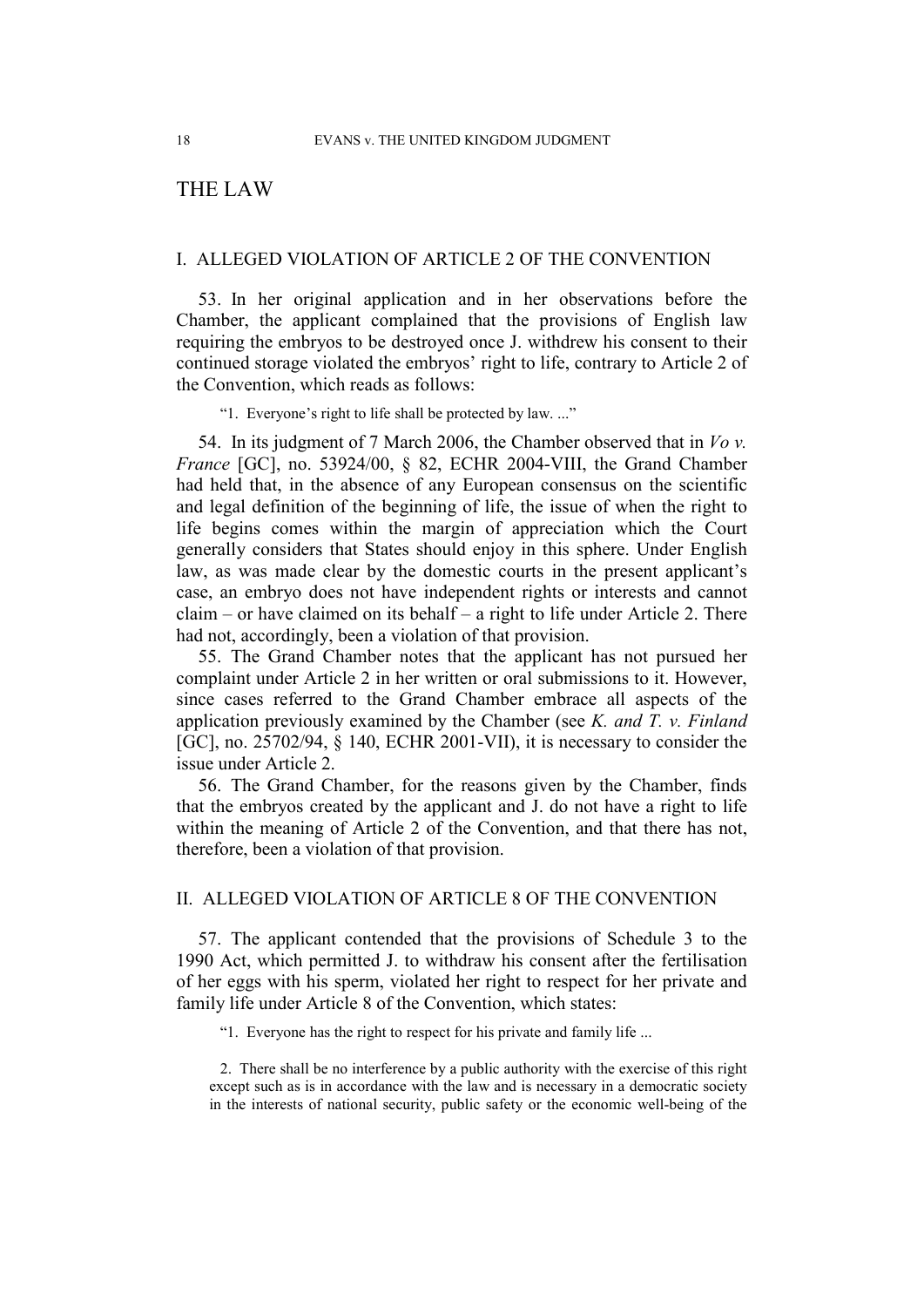country, for the prevention of disorder or crime, for the protection of health or morals, or for the protection of the rights and freedoms of others."

#### **A. The Chamber judgment**

58. In its judgment of 7 March 2006 the Chamber held, in summary, that Article 8 was applicable, since the notion of "private life" incorporated the right to respect for both the decisions to become and not to become a parent. The question which arose under Article 8 was "whether there exists a positive obligation on the State to ensure that a woman who has embarked on treatment for the specific purpose of giving birth to a genetically related child should be permitted to proceed to implantation of the embryo notwithstanding the withdrawal of consent by her former partner, the male gamete provider".

59. Given that there was no international or European consensus with regard to the regulation of IVF treatment, the use of embryos created by such treatment, or the point at which consent to the use of genetic material provided as part of IVF treatment might be withdrawn, and since the use of IVF treatment gave rise to sensitive moral and ethical issues against a background of fast-moving medical and scientific developments, the margin of appreciation to be afforded to the respondent State must be a wide one.

60. The 1990 Act was the culmination of an exceptionally detailed examination of the social, ethical and legal implications of developments in the field of human fertilisation and embryology. Its policy was to ensure continuing consent from the commencement of treatment to the point of implantation in the woman. While the pressing nature of the applicant's medical condition had required that she and J. reach a decision about the fertilisation of her eggs without as much time for reflection and advice as might ordinarily be desired, it was undisputed that it was explained to them both that either was free to withdraw consent at any time before the resulting embryo was implanted in the applicant's uterus. As in *Pretty v. the United Kingdom* (no. 2346/02, ECHR 2002-III) and *Odièvre v. France* ([GC], no. 42326/98, ECHR 2003-III), strong policy considerations underlay the decision of the legislature to favour a clear or "bright line" rule which would serve both to produce legal certainty and to maintain public confidence in the law in a sensitive field. Like the national courts, the Chamber did not find, therefore, that the absence of a power to override a genetic parent's withdrawal of consent, even in the exceptional circumstances of the applicant's case, was such as to upset the fair balance required by Article 8 or to exceed the wide margin of appreciation afforded to the State.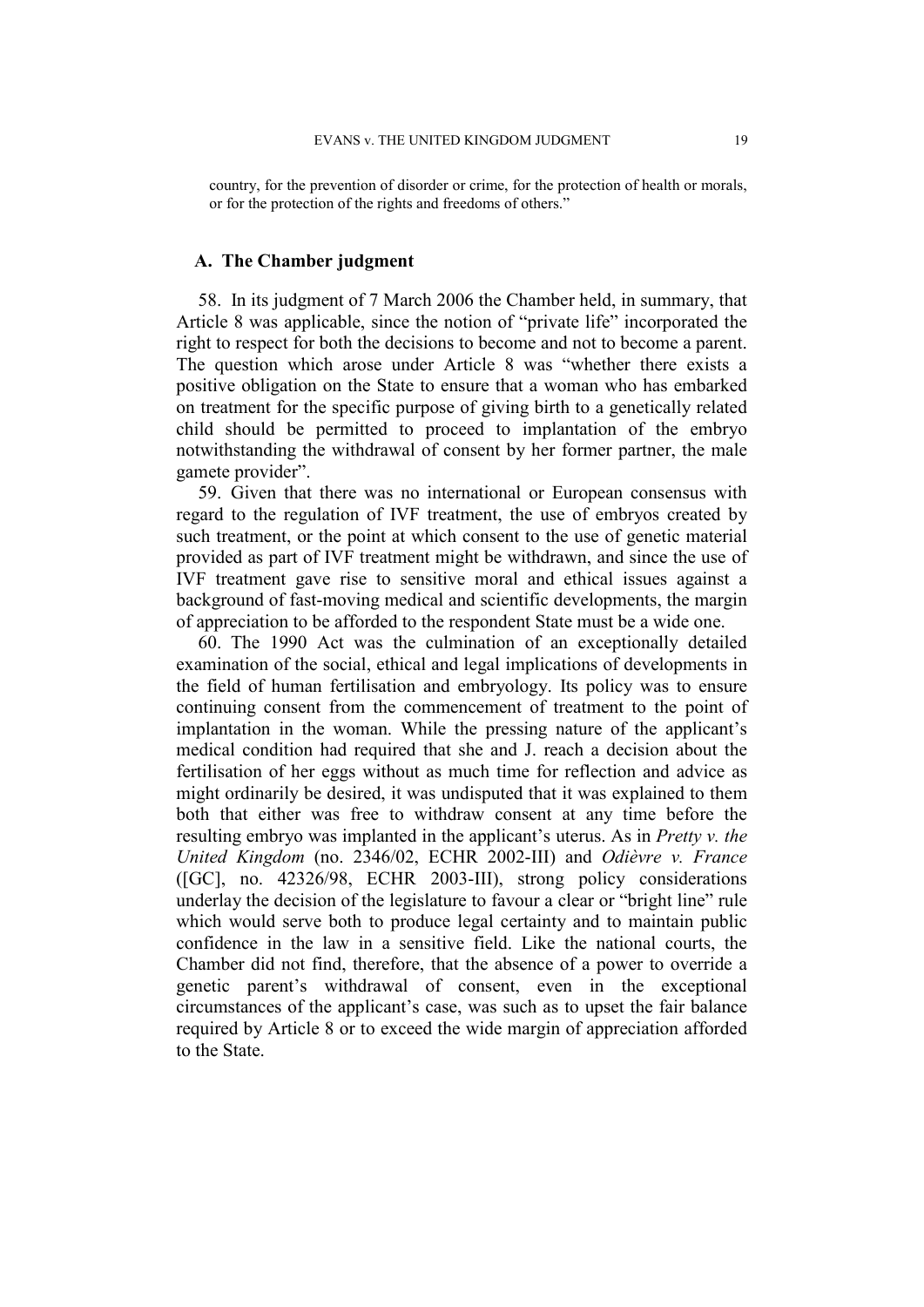#### **B. The parties' submissions**

#### *1. The applicant*

61. The applicant accepted that there should be a regulatory scheme determining the use of reproductive medicine, but submitted that it was neither necessary nor proportionate to permit of no exceptions in the provision of a veto on the use of embryos to either gamete provider.

62. The female's role in IVF treatment was much more extensive and emotionally involving than that of the male, who donated his sperm and had no further active physical part to play in the process. The female gamete provider, by contrast, donated eggs, from a finite limited number available to her, after a series of sometimes painful medical interventions designed to maximise the potential for harvesting eggs. In the case of a woman with the applicant's medical history, she would never again have the opportunity to attempt to create a child using her gametes. Her emotional and physical investment in the process far surpassed that of the man and justified the promotion of her Article 8 rights. Instead, the 1990 Act operated so that the applicant's rights and freedoms in respect of creating a baby were dependent on J.'s whim. He was able to embark on the project of creating embryos with the applicant, offering such assurances as were necessary to convince her to proceed, and then abandon the project when he pleased, taking no responsibility for his original decision to become involved, and under no obligation even to provide an explanation for his behaviour.

63. The impact of the consent rules in the 1990 Act was such that there would be no way for a woman in the applicant's position to secure her future prospects of bearing a child, since both a known and an anonymous sperm donor could, on a whim, withdraw consent to her use of embryos created with his sperm. Part of the purpose of reproductive medicine was to provide a possible solution for those who would otherwise be infertile. That purpose was frustrated if there was no scope for exceptions in special circumstances.

64. Whether the role of the State was analysed in terms of a positive obligation to take reasonable and appropriate measures to secure the individual's Article 8 rights, or as an interference requiring justification, it was clear from the case-law that a fair balance had to be struck between the competing interests. There was no necessity for legislation which failed to recognise that exceptional situations, requiring different treatment, might arise. This was a conflict primarily between the respective rights of two private individuals, rather than between the State and an individual, and the proper way to determine a conflict between individuals was by recourse to a court for judicial assessment of the respective positions. In the present case, the clinic was ready and willing to treat the applicant, and should be permitted to do so. The Chamber had overstated the obligation for which the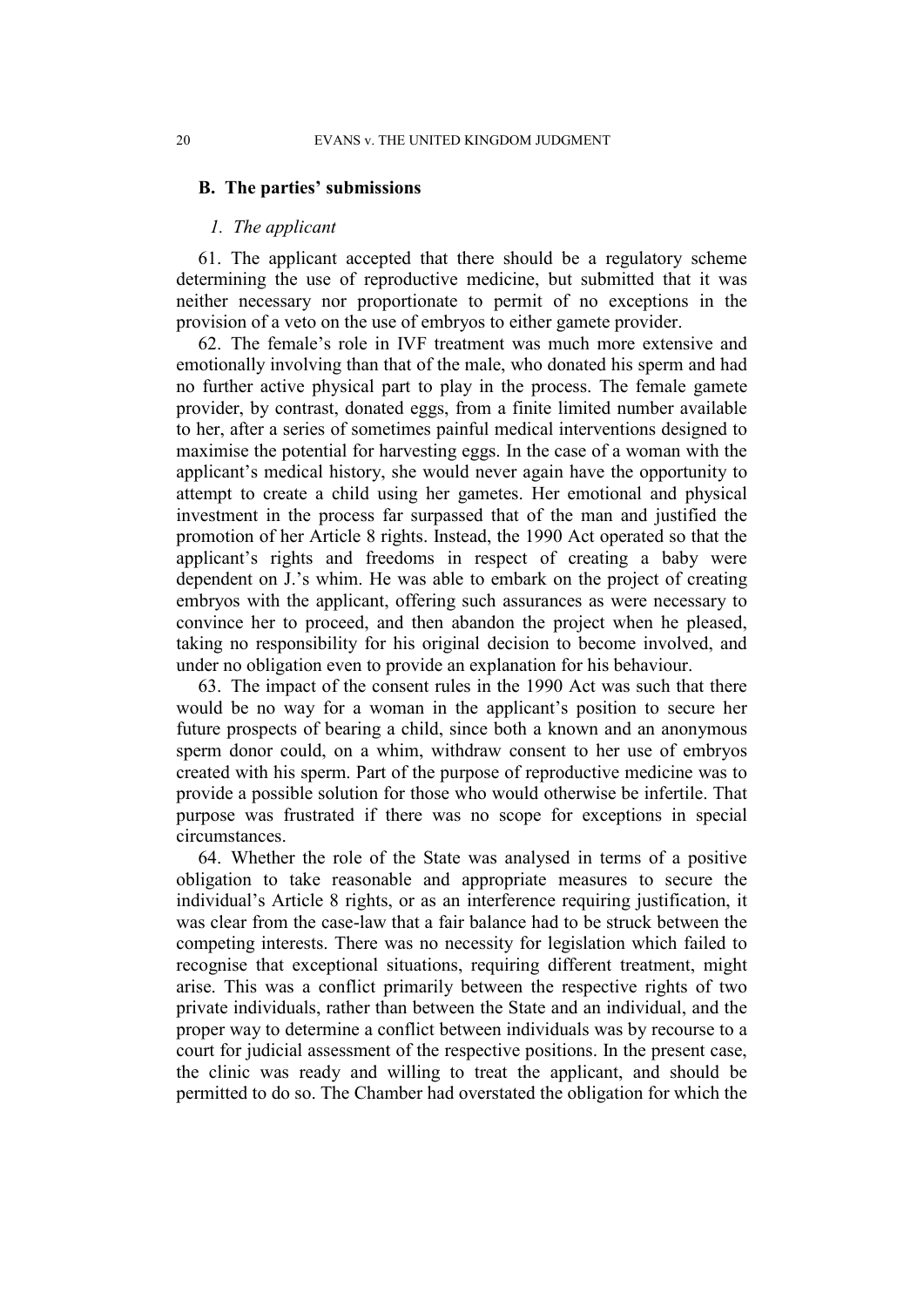applicant contended: she did not go so far as to claim a duty on the part of the State to ensure that she be permitted to proceed.

65. A fair appraisal of the *Nachmani* case (see paragraph 49 above) and the case-law from the United States of America (paragraphs 43-48 above) provided support for her argument. *Nachmani* was the closest case on its facts to her own, but the applicant's case was stronger, since she wished to have the embryos implanted in her own uterus, not that of a surrogate. All the decisions from the United States appeared either to apply, or at least to recognise, a test whereby there was a balance of rights and/or interests in the embryos. Moreover, only one of these cases was decided on the basis of a conflict between public policy and private rights, and the case-law therefore supported the applicant's contention that there was no public interest at stake. As for the position within the Council of Europe, the applicant pointed out that the Chamber appeared to have relied on material which was not available to the parties, although she accepted that there was no consensus in Europe as to whether, in the general run of cases, the man's consent could be revoked either at any time before implantation, or only up to the point of fertilisation. However, the applicant invited the Court to consider what evidence there was as to how any Council of Europe State would determine a case with the same facts as the present dispute. Just how "bright line" were the rules even within the four States recorded in the Chamber judgment as permitting withdrawal of consent at any time up to implantation?

66. While the applicant accepted that, since the statutory maximum storage period had expired by the time of the hearing before the Grand Chamber, she was no longer the victim of J.'s direction to the clinic to remove the embryos from storage, she submitted that it was neither necessary nor proportionate to give such a power to a single gamete provider. Human embryos were special: this was the underlying philosophy of the 1990 Act. Yet the Act permitted only one of the couple on a whim to destroy the embryos created by both; even a family pet enjoyed greater protection under the law.

### *2. The Government*

67. The Government argued that the Chamber had been incorrect in referring to J. having withdrawn the consent he had given to the use of his gametes or to the applicant having sought to hold him to that consent. In fact, J. had never consented to the treatment which the applicant wished to receive, and his consent had always been limited to treatment of the applicant together with him; in practical terms, the consent was predicated on their relationship continuing. When the relationship broke down and the applicant wished to continue with the treatment by herself, the consent which J. had given did not extend to the new situation.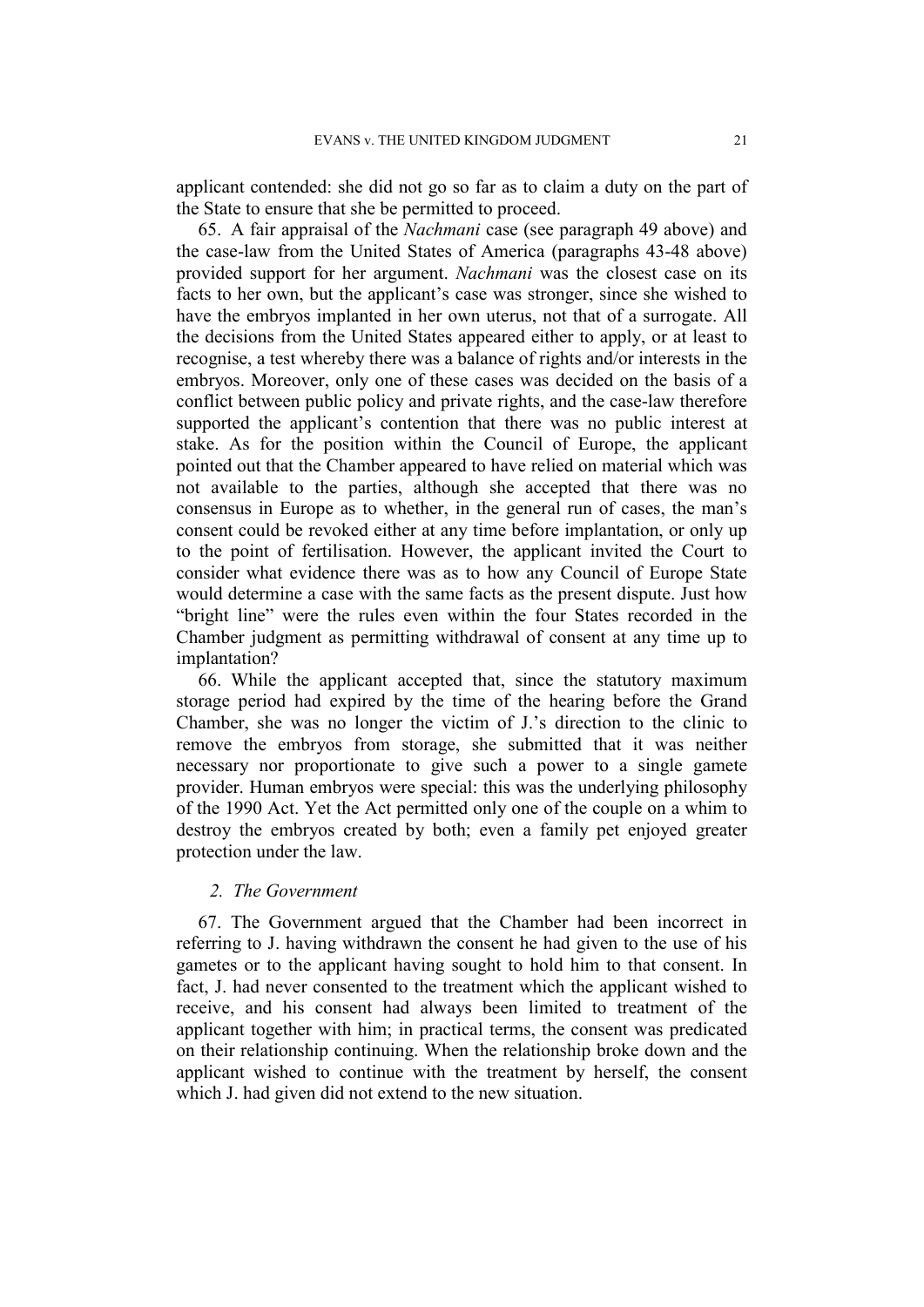68. The Government contended that the 1990 Act served to promote a number of inter-related policies and interests: the woman's right to selfdetermination in respect of pregnancy once the embryo was implanted; the primacy of freely given and informed consent to medical intervention; the interests of any child who might be born as a result of IVF treatment; the equality of treatment between the parties; the promotion of the efficacy and use of IVF and related techniques; and clarity and certainty in relations between partners.

69. States were entitled to a broad margin of appreciation in this field, given the complexity of the moral and ethical issues to which IVF treatment gave rise, on which opinions within a democratic society might reasonably differ widely. There was no international or European consensus as to the point at which a sperm donor should be allowed effectively to withdraw his consent and prevent the use of his genetic material. Moreover, a wide margin should be applied since the national authorities were required to strike a balance between the competing Convention interests of two individuals, each of whom was entitled to respect for their private life.

70. The fact that the law allowing either party to withdraw his or her consent up until the point of implantation of the embryo did not permit of exception (a "bright line" rule), did not in itself render it disproportionate. If exceptions were permitted, the principle which Parliament legitimately sought to achieve, of ensuring bilateral consent to implantation, would not be achieved. Complexity and arbitrariness would result, and the domestic authorities would be required to balance individuals' irreconcilable interests, as in the present case.

#### **C. The Court's assessment**

### *1. The nature of the rights at issue under Article 8*

71. It is not disputed between the parties that Article 8 is applicable and that the case concerns the applicant's right to respect for her private life. The Grand Chamber agrees with the Chamber that "private life", which is a broad term encompassing, *inter alia*, aspects of an individual's physical and social identity including the right to personal autonomy, personal development and to establish and develop relationships with other human beings and the outside world (see *Pretty*, cited above, § 61), incorporates the right to respect for both the decisions to become and not to become a parent.

72. It must be noted, however, that the applicant does not complain that she is in any way prevented from becoming a mother in a social, legal, or even physical sense, since there is no rule of domestic law or practice to stop her from adopting a child or even giving birth to a child originally created *in vitro* from donated gametes. The applicant's complaint is, more precisely, that the consent provisions of the 1990 Act prevent her from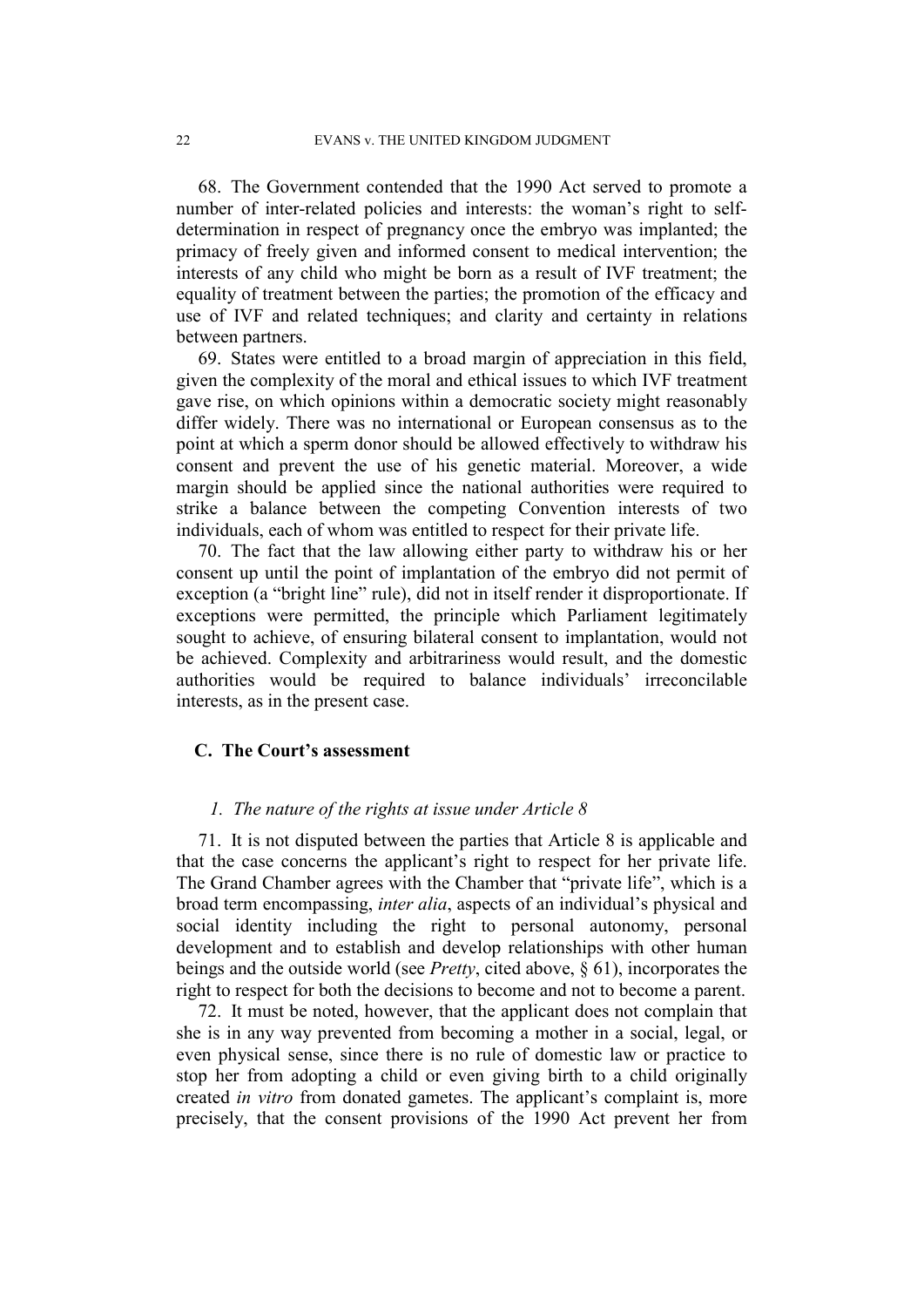using the embryos she and J. created together, and thus, given her particular circumstances, from ever having a child to whom she is genetically related. The Grand Chamber considers that this more limited issue, concerning the right to respect for the decision to become a parent in the genetic sense, also falls within the scope of Article 8.

73. The dilemma central to the present case is that it involves a conflict between the Article 8 rights of two private individuals: the applicant and J. Moreover, each person's interest is entirely irreconcilable with the other's, since if the applicant is permitted to use the embryos J. will be forced to become a father, whereas if J.'s refusal or withdrawal of consent is upheld the applicant will be denied the opportunity of becoming a genetic parent. In the difficult circumstances of this case, whatever solution the national authorities might adopt would result in the interests of one or the other parties to the IVF treatment being wholly frustrated (see *Odièvre*, cited above, § 44).

74. In addition, the Grand Chamber, like the Chamber, accepts the Government's submission (see paragraph 68 above) that the case does not involve simply a conflict between individuals; the legislation in question also served a number of wider, public interests, in upholding the principle of the primacy of consent and promoting legal clarity and certainty, for example (compare, again, *Odièvre*, § 45). The extent to which it was permissible under Article 8 for the State to give weight to these considerations is examined below.

#### *2. Whether the case involves a positive obligation or an interference*

75. Although the object of Article 8 is essentially that of protecting the individual against arbitrary interference by the public authorities, it does not merely compel the State to abstain from such interference: in addition to this primarily negative undertaking, there may be positive obligations inherent in an effective respect for private life. These obligations may involve the adoption of measures designed to secure respect for private life even in the sphere of the relations of individuals between themselves. The boundaries between the State's positive and negative obligations under Article 8 do not lend themselves to precise definition. The applicable principles are nonetheless similar. In particular, in both instances regard must be had to the fair balance which has to be struck between the competing interests; and in both contexts the State enjoys a certain margin of appreciation (see *Odièvre*, cited above, § 40).

76. In the domestic proceedings, the parties and the judges treated the issue as one involving an interference by the State with the applicant's right to respect for her private life, because the relevant provisions of the 1990 Act prevented the clinic from treating her once J. had informed it that he did not consent. The Grand Chamber, however, like the Chamber, considers that it is more appropriate to analyse the case as one concerning positive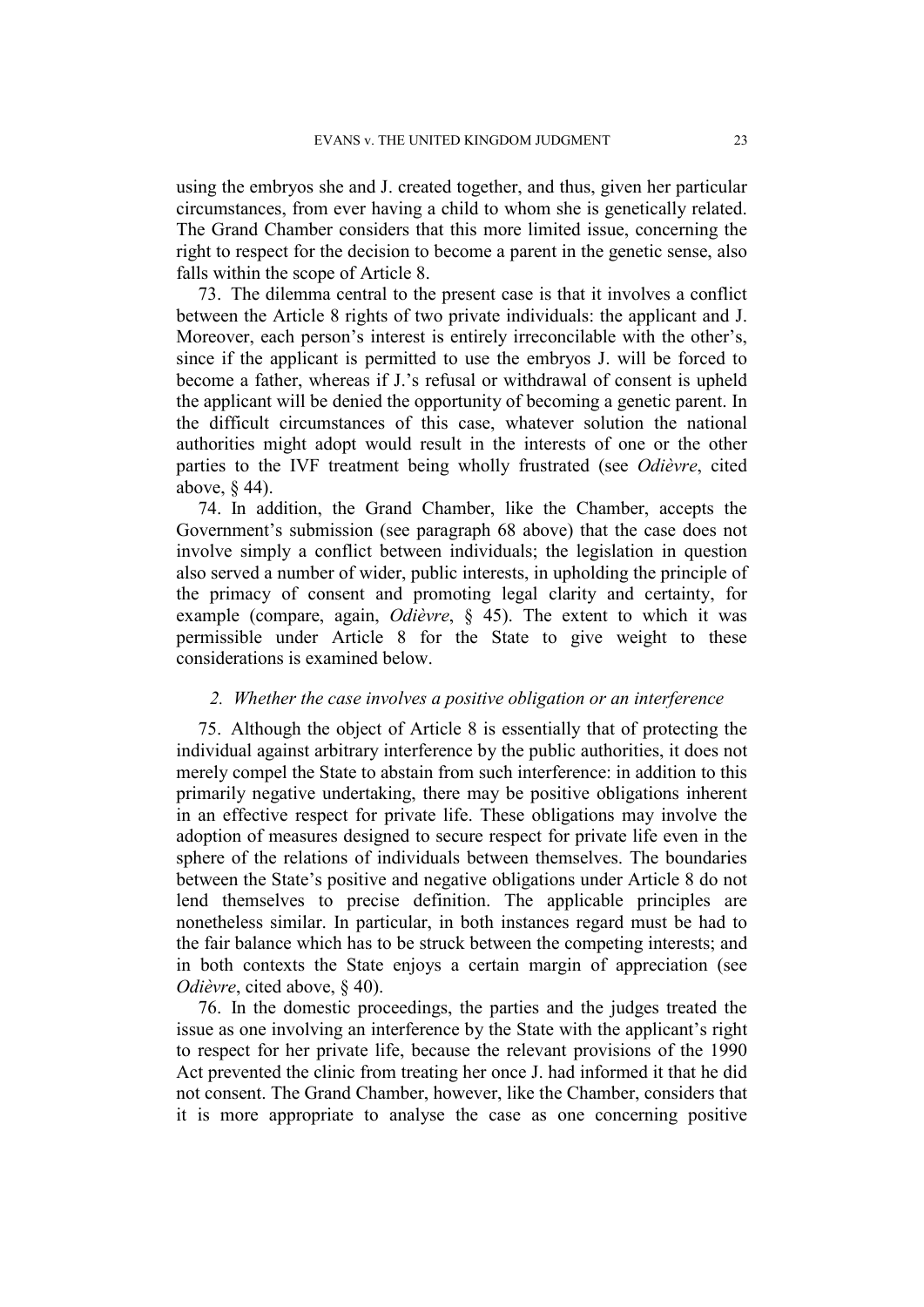obligations, the principal issue, as in *Odièvre*, cited above, being whether the legislative provisions as applied in the present case struck a fair balance between the competing public and private interests involved. In this regard, the Grand Chamber accepts the findings of the domestic courts that J. had never consented to the applicant using the jointly created embryos alone – his consent being limited to undergoing "treatment together" with the applicant (see paragraph 24 above). The Court does not find it of importance to the determination of the Convention issue whether in these circumstances J. is to be regarded as having "refused" rather than "withdrawn" his consent to the implantation of the embryos, as the Government argue (paragraph 67 above).

### *3. The margin of appreciation*

77. A number of factors must be taken into account when determining the breadth of the margin of appreciation to be enjoyed by the State in any case under Article 8. Where a particularly important facet of an individual's existence or identity is at stake, the margin allowed to the State will be restricted (see, for example, *X and Y v. the Netherlands*, 26 March 1985, §§ 24 and 27, Series A no. 91; *Dudgeon v. the United Kingdom*, 22 October 1981, Series A no. 45; *Christine Goodwin v. the United Kingdom* [GC], no. 28957/95, § 90, ECHR 2002-VI; see also *Pretty*, cited above, § 71). Where, however, there is no consensus within the member States of the Council of Europe, either as to the relative importance of the interest at stake or as to the best means of protecting it, particularly where the case raises sensitive moral or ethical issues, the margin will be wider (see *X, Y and Z v. the United Kingdom*, 22 April 1997, § 44, *Reports of Judgments and Decisions* 1997-II; *Fretté v. France*, no. 36515/97, § 41, ECHR 2002-I; *Christine Goodwin*, cited above, § 85; see also, *mutatis mutandis*, *Vo*, cited above,  $\S$  82). There will also usually be a wide margin if the State is required to strike a balance between competing private and public interests or Convention rights (see *Odièvre*, §§ 44-49, and *Fretté*, § 42).

78. The issues raised by the present case are undoubtedly of a morally and ethically delicate nature, and in this connection the Court recalls the words of Lord Bingham in *Quintavalle* (see paragraph 34 above).

79. In addition, while the Court is mindful of the applicant's submission to treat the comparative law data with caution, it is at least clear, and the applicant does not contend otherwise, that there is no uniform European approach in this field. Certain States have enacted primary or secondary legislation to control the use of IVF treatment, whereas in others this is a matter left to medical practice and guidelines. While the United Kingdom is not alone in permitting storage of embryos and in providing both gamete providers with the power freely and effectively to withdraw consent up until the moment of implantation, different rules and practices are applied elsewhere in Europe. It cannot be said that there is any consensus as to the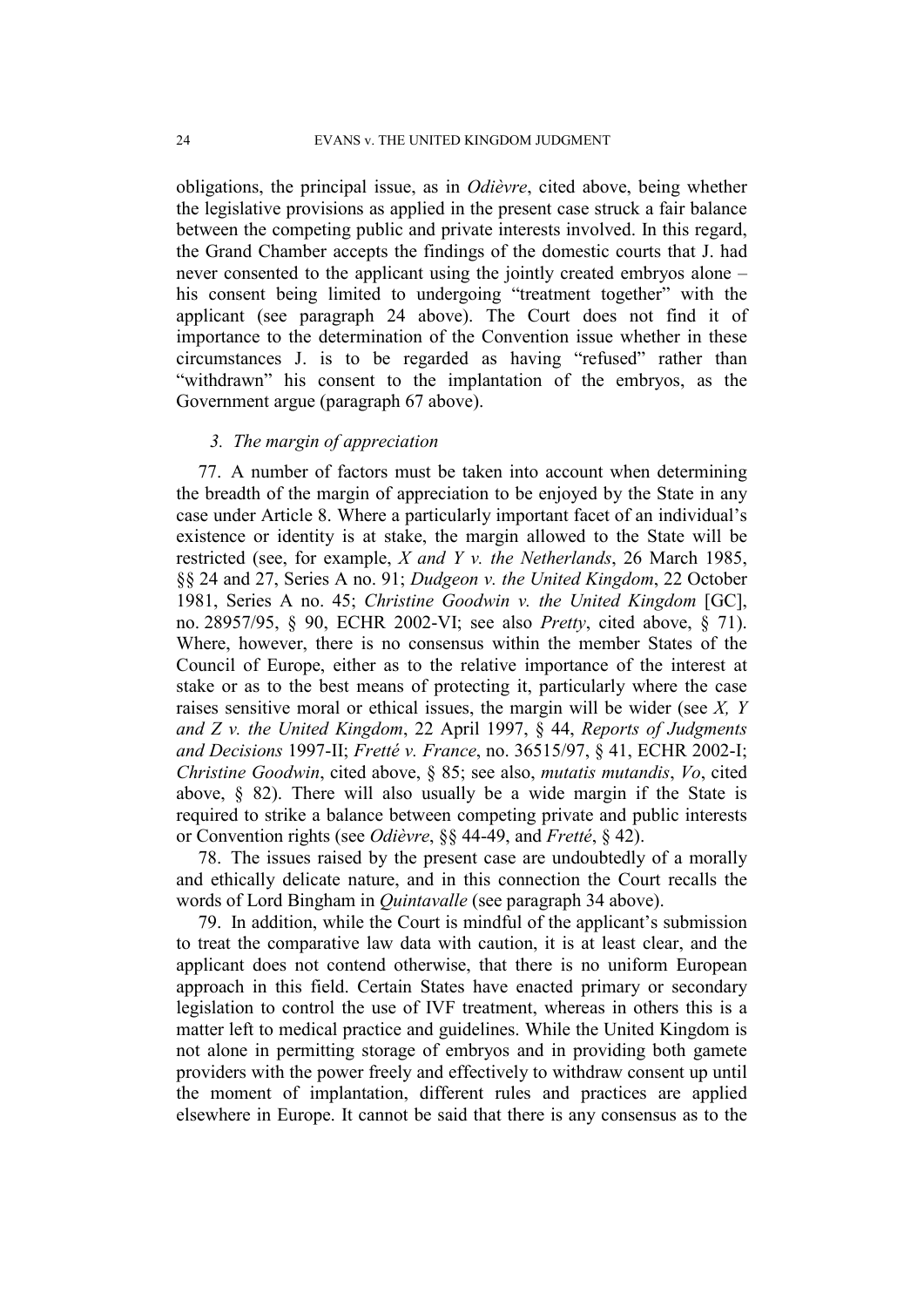stage in IVF treatment when the gamete providers' consent becomes irrevocable (see paragraphs 39-42 above).

80. While the applicant contends that her greater physical and emotional expenditure during the IVF process, and her subsequent infertility, entail that her Article 8 rights should take precedence over J.'s, it does not appear to the Court that there is any clear consensus on this point either. The Court of Appeal commented on the difficulty of comparing the effect on J. of being forced to become the father of the applicant's child and that on the applicant of being denied the chance to have genetically related offspring (see paragraphs 25-26 above), and this difficulty is also reflected in the range of views expressed by the two panels of the Israeli Supreme Court in *Nachmani* and in the United States case-law (see paragraphs 43-49 above).

81. In conclusion, therefore, since the use of IVF treatment gives rise to sensitive moral and ethical issues against a background of fast-moving medical and scientific developments, and since the questions raised by the case touch on areas where there is no clear common ground amongst the member States, the Court considers that the margin of appreciation to be afforded to the respondent State must be a wide one (see *X, Y and Z v. the United Kingdom*, cited above, § 44).

82. The Grand Chamber, like the Chamber, considers that the above margin must in principle extend both to the State's decision whether or not to enact legislation governing the use of IVF treatment and, having intervened, to the detailed rules it lays down in order to achieve a balance between the competing public and private interests.

### *4. Compliance with Article 8*

83. It remains for the Court to determine whether, in the special circumstances of the case, the application of a law which permitted J. effectively to withdraw or withhold his consent to the implantation in the applicant's uterus of the embryos created jointly by them struck a fair balance between the competing interests.

84. The fact that it is now technically possible to keep human embryos in frozen storage gives rise to an essential difference between IVF and fertilisation through sexual intercourse, namely the possibility of allowing a lapse of time, which may be substantial, to intervene between creation of the embryo and its implantation in the uterus. The Court considers that it is legitimate – and indeed desirable – for a State to set up a legal scheme which takes this possibility of delay into account. In the United Kingdom, the solution adopted in the 1990 Act was to permit storage of embryos for a maximum of five years. In 1996 this period was extended by secondary legislation to ten or more years where one of the gamete providers or the prospective mother is, or is likely to become, prematurely infertile, although storage can never continue after the woman being treated reaches the age of 55 (see paragraph 36 above).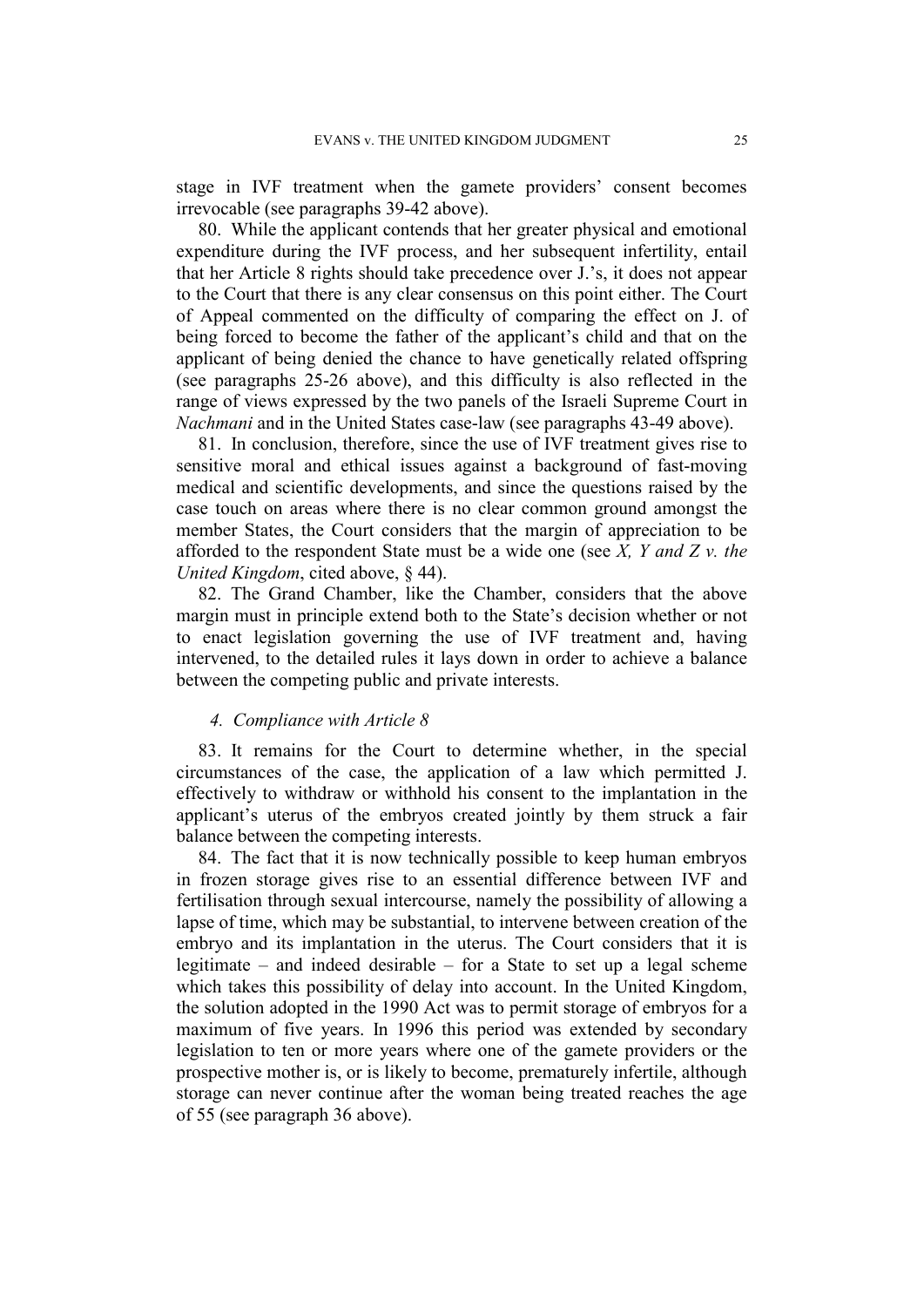85. These provisions are complemented by a requirement on the clinic providing the treatment to obtain a prior written consent from each gamete provider, specifying, *inter alia*, the type of treatment for which the embryo is to be used (Schedule 3, paragraph 2(1) to the 1990 Act), the maximum period of storage, and what is to be done with it in the event of the gamete provider's death or incapacity (Schedule 3, paragraph 2(2)). Moreover, paragraph 4 of Schedule 3 provides that "[t]he terms of any consent under this Schedule may from time to time be varied, and the consent may be withdrawn, by notice given by the person who gave the consent to the person keeping the gametes or embryo ..." up until the point that the embryo has been "used" (that is, implanted in the uterus; see paragraph 37 above). Other States, with different religious, social and political cultures, have adopted different solutions to the technical possibility of delay between fertilisation and implantation (see paragraphs 39-42 above). For the reasons set out above (paragraphs 77-82), the decision as to the principles and policies to be applied in this sensitive field must primarily be for each State to determine.

86. In this connection the Grand Chamber agrees with the Chamber that it is relevant that the 1990 Act was the culmination of an exceptionally detailed examination of the social, ethical and legal implications of developments in the field of human fertilisation and embryology, and the fruit of much reflection, consultation and debate (see, *mutatis mutandis*, *Hatton and Others v. the United Kingdom* [GC], no. 36022/97, § 128, ECHR 2003-VIII).

87. The potential problems arising from scientific progress in storing human embryos were addressed as early as the Warnock Committee's Report of 1984, which recommended that a couple should be permitted to store embryos for their own future use for a maximum of ten years, after which time the right of use or disposal should pass to the storage authority. In the event that a couple failed to agree how the shared embryo should be used, the right to determine the use or disposal of the embryo should pass to the "storage authority". The subsequent Green Paper specifically asked interested members of the public what should happen where there was no agreement between a couple as to the use or disposal of an embryo, and the 1987 White Paper noted that those respondents who agreed that storage should be permitted were broadly in favour of the Committee's recommendations, but that some rejected the idea that the "storage authority" should be empowered to decide the embryo's fate in the event of conflict between the donors. The government therefore proposed "that the law should be based on the clear principle that the donor's wishes are paramount during the period in which embryos or gametes may be stored; and that after the expiry of this period, they may only be used by the licence holder for other purposes if the donor's consent has been given to this". The White Paper also set out the detail of the proposals on consent in a form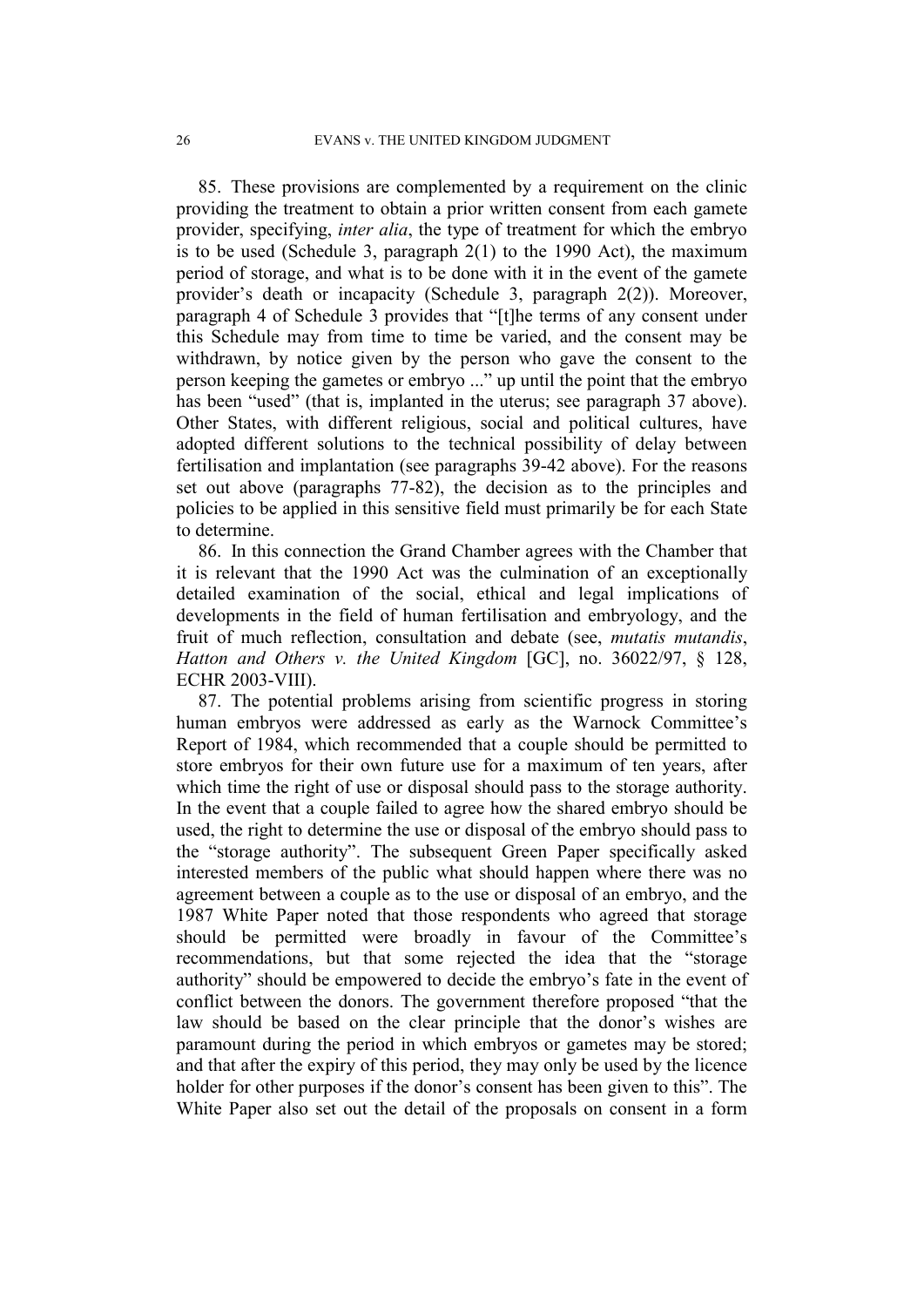which, after further consultation, was adopted by the legislature in Schedule 3 to the 1990 Act (see paragraphs 29-33 above).

88. That Schedule places a legal obligation on any clinic carrying out IVF treatment to explain the consent provisions to a person embarking on such treatment and to obtain his or her consent in writing (see paragraph 37 above). It is undisputed that this occurred in the present case, and that the applicant and J. both signed the consent forms required by law. While the pressing nature of the applicant's medical condition required her to make a decision quickly and under extreme stress, she knew, when consenting to have all her eggs fertilised with J.'s sperm, that these would be the last eggs available to her, that it would be some time before her cancer treatment was completed and any embryos could be implanted, and that, as a matter of law, J. would be free to withdraw consent to implantation at any time.

89. While the applicant criticised the national rules on consent for the fact that they could not be disapplied in any circumstances, the Court does not find that the absolute nature of the Act is, in itself, necessarily inconsistent with Article 8 (see also *Pretty* and *Odièvre*, both cited above). Respect for human dignity and free will, as well as a desire to ensure a fair balance between the parties to IVF treatment, underlay the legislature's decision to enact provisions permitting of no exception to ensure that every person donating gametes for the purpose of IVF treatment would know in advance that no use could be made of his or her genetic material without his or her continuing consent. In addition to the principle at stake, the absolute nature of the rule served to promote legal certainty and to avoid the problems of arbitrariness and inconsistency inherent in weighing, on a caseby-case basis, what the Court of Appeal described as "entirely incommensurable" interests (see paragraphs 25-26 above). In the Court's view, these general interests pursued by the legislation are legitimate and consistent with Article 8.

90. As regards the balance struck between the conflicting Article 8 rights of the parties to the IVF treatment, the Grand Chamber, in common with every other court which has examined this case, has great sympathy for the applicant, who clearly desires a genetically related child above all else. However, given the above considerations, including the lack of any European consensus on this point (see paragraph 79 above), it does not consider that the applicant's right to respect for the decision to become a parent in the genetic sense should be accorded greater weight than J.'s right to respect for his decision not to have a genetically related child with her.

91. The Court accepts that it would have been possible for Parliament to regulate the situation differently. However, as the Chamber observed, the central question under Article 8 is not whether different rules might have been adopted by the legislature, but whether, in striking the balance at the point at which it did, Parliament exceeded the margin of appreciation afforded to it under that Article.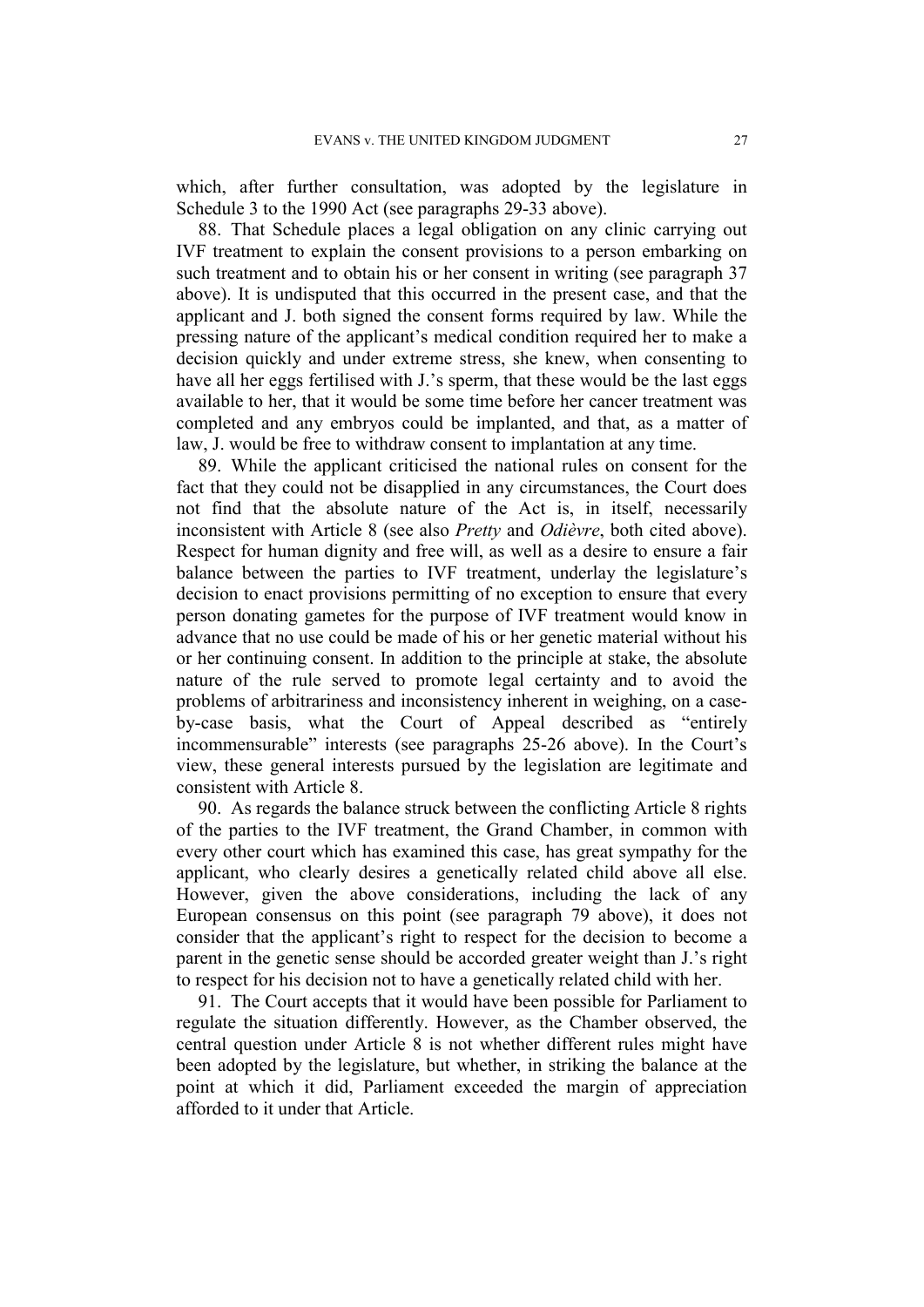92. The Grand Chamber considers that, given the lack of European consensus on this point, the fact that the domestic rules were clear and brought to the attention of the applicant and that they struck a fair balance between the competing interests, there has been no violation of Article 8 of the Convention.

## III. ALLEGED VIOLATION OF ARTICLE 14 OF THE CONVENTION TAKEN IN CONJUNCTION WITH ARTICLE 8

93. In her application and in the proceedings before the Chamber, the applicant complained of discrimination contrary to Article 14 of the Convention taken in conjunction with Article 8, reasoning that a woman who was able to conceive without assistance was subject to no control or influence over how the embryos developed from the moment of fertilisation, whereas a woman such as herself who could conceive only with IVF was, under the 1990 Act, subject to the will of the sperm donor.

94. In her observations to the Grand Chamber, however, the applicant submitted that her complaints under Articles 8 and 14 were inextricably linked, and that if the Court found that the impugned provision of domestic law was proportionate under Article 8, it should also find the scheme reasonably and objectively justified under Article 14.

95. The Grand Chamber agrees with the Chamber and the parties that it is not required to decide in the present case whether the applicant could properly complain of a difference of treatment as compared to another woman in an analogous position, because the reasons given for finding that there was no violation of Article 8 also afford a reasonable and objective justification under Article 14 (see, *mutatis mutandis*, *Pretty*, cited above, § 89).

96. Consequently, there has been no violation of Article 14 of the **Convention** 

# FOR THESE REASONS, THE COURT

- 1. *Holds*, unanimously, that there has been no violation of Article 2 of the Convention;
- 2. *Holds*, by thirteen votes to four, that there has been no violation of Article 8 of the Convention;
- 3. *Holds*, by thirteen votes to four, that there has been no violation of Article 14 of the Convention taken in conjunction with Article 8.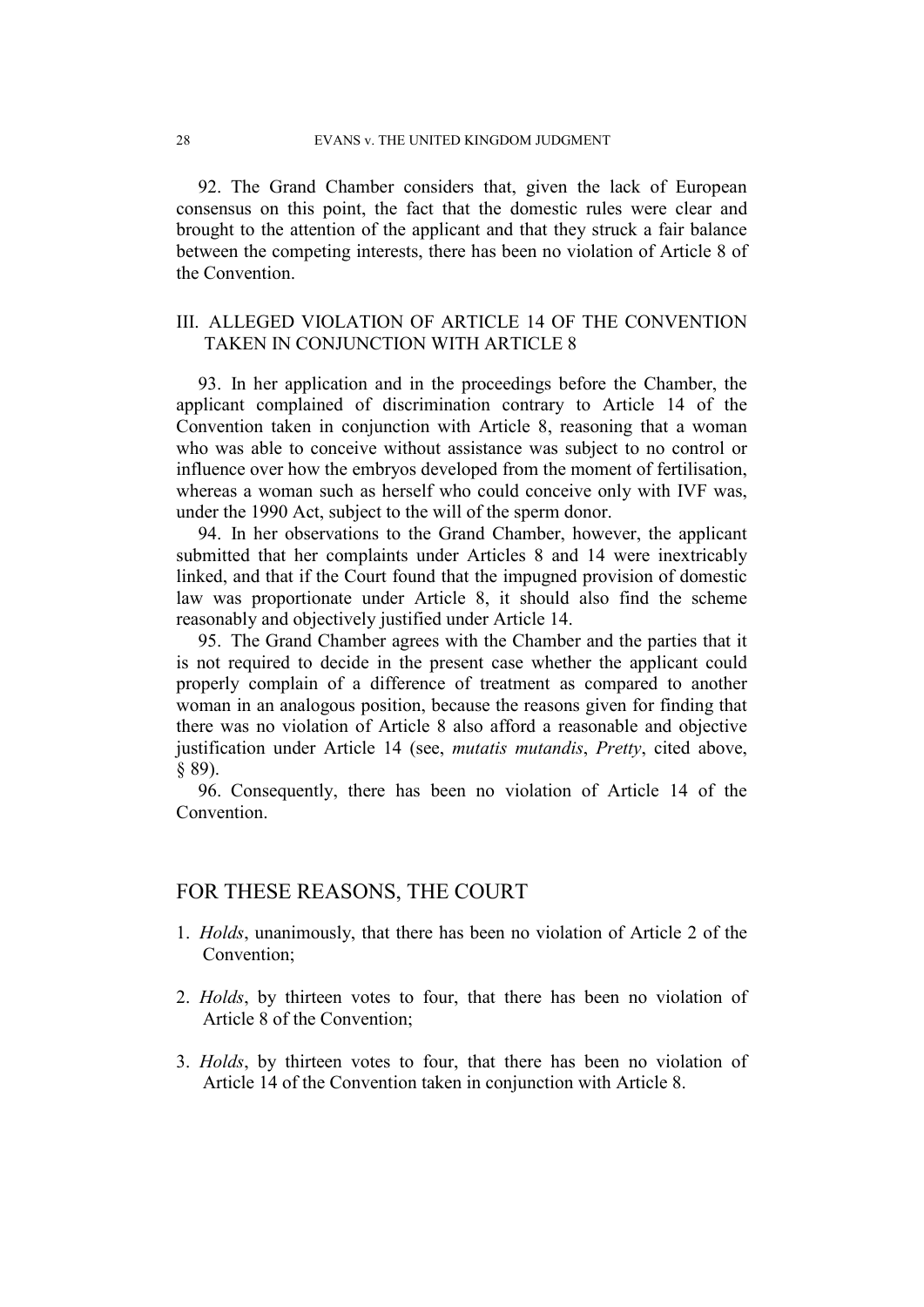Done in English and French, and delivered at a public hearing in the Human Rights Building, Strasbourg, on 10 April 2007.

Erik Fribergh Christos Rozakis Registrar President

In accordance with Article 45 § 2 of the Convention and Rule 74 § 2 of the Rules of Court, the dissenting opinion of Judges Türmen, Tsatsa-Nikolovska, Spielmann and Ziemele is annexed to this judgment.

> C.L.R. E.F.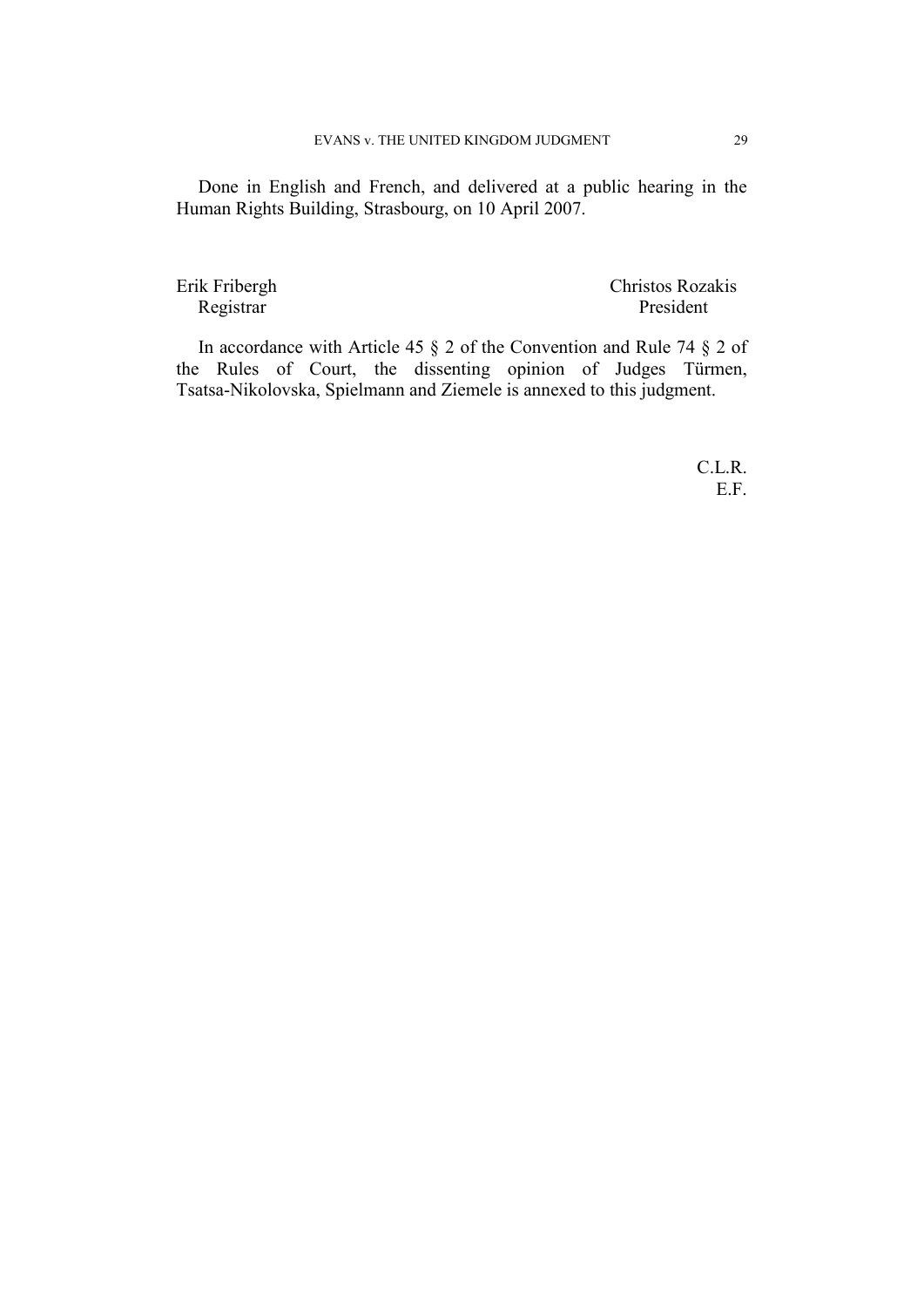# JOINT DISSENTING OPINION OF JUDGES TÜRMEN, TSATSA-NIKOLOVSKA, SPIELMANN AND ZIEMELE

1. We voted against the finding that there has been no violation of Article 8 of the Convention and no violation of Article 14 taken in conjunction with Article 8.

2. In the instant case the applicant complained that the impact of the consent rules in the 1990 Act was such that there would be no way for a woman in her position to secure her future prospects of bearing a genetically related child. She explained that part of the purpose of reproductive medicine was to provide a possible solution for those who would otherwise be infertile. That purpose was frustrated if there was no scope for exceptions in special circumstances (see paragraphs 62-64 of the judgment).

3. The parties and the Court agreed that Article 8 was applicable and that the case concerned the applicant's right to respect for her private life (paragraph 71). The Court went on to say (paragraph 72) that the more specific issue concerning the right to respect for the decision to become a parent in the genetic sense also fell within the scope of Article 8. We agree with the Court's reasoning as concerns the applicability of Article 8 and the more specific issue at stake. We would like to underline the importance of the Court's statement as to the applicability of Article 8 in the circumstances of the case.

4. In its assessment the Court examined the nature of the rights at issue under Article 8 (paragraphs 71-74) and whether the case involved a positive obligation or an interference (paragraphs 75-76). On the first issue the Court stated that the case involved a conflict between the Article 8 rights of two private individuals (paragraph 73) and added that the impugned legislation also served a number of wider, public interests, in upholding the primacy of consent and promoting legal clarity and certainty (paragraph 74). Considering that it was more appropriate to analyse the case as one concerning positive obligations, the Court stated that the principal issue was whether the legislative provisions as applied in the present case struck a fair balance between the competing public and private interests involved (paragraph 76). Moreover, the Court considered that since the use of *in vitro* fertilisation (IVF) treatment gave rise to sensitive moral and ethical issues against a background of fast-moving medical and scientific developments, and since the questions raised by the case touched on areas where there was no clear common ground amongst member States, the margin of appreciation to be afforded to the respondent State had to be a wide one (paragraph 81). This margin of appreciation must, according to the Court, in principle extend both to the State's decision whether or not to enact legislation governing the use of IVF treatment and, having intervened, to the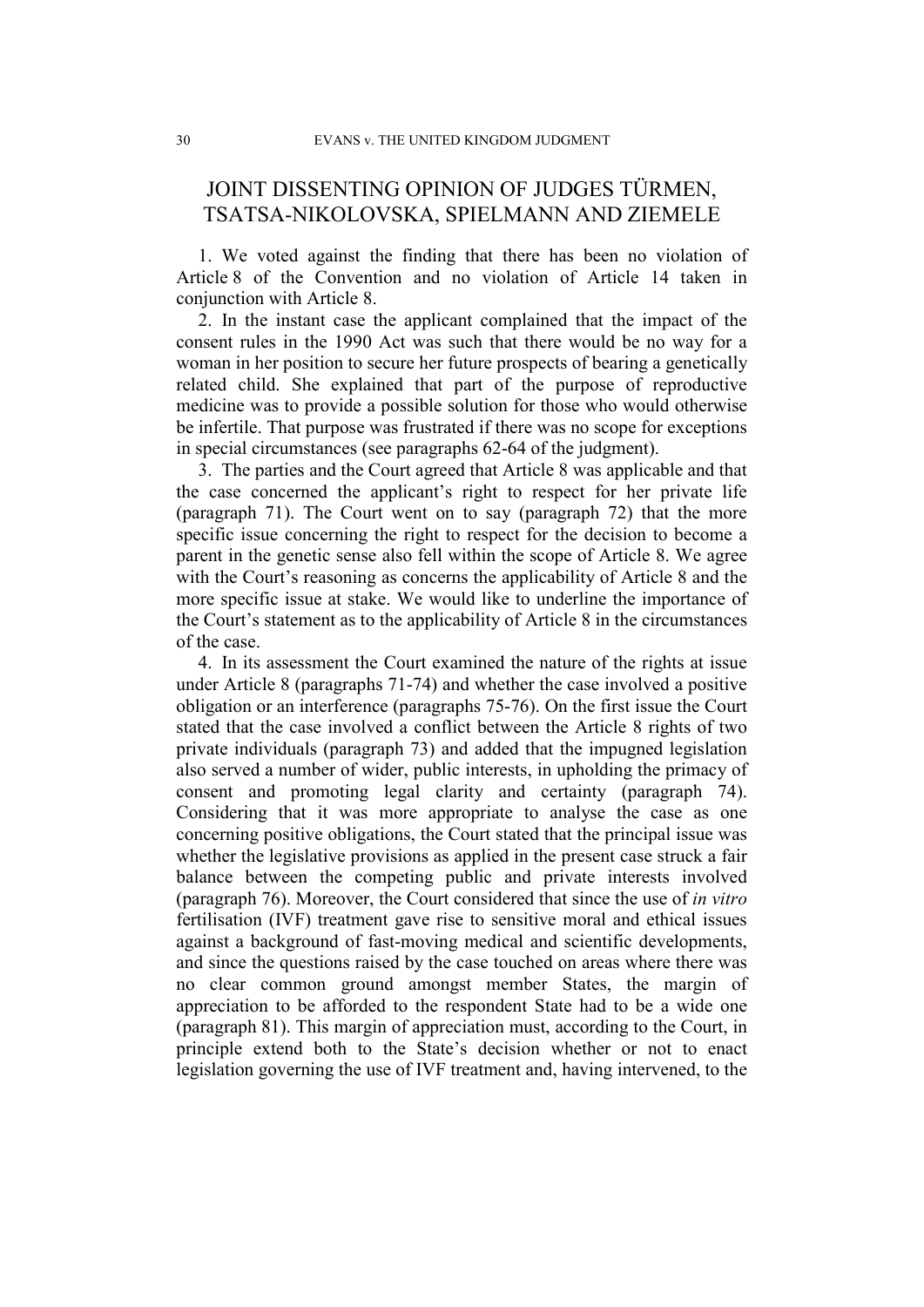detailed rules it lay down in order to achieve a balance between the competing public and private interests (paragraph 82).

5. We are unable to subscribe to the Court's decision that it is more appropriate to analyse the case as one concerning positive obligations.

6. We see the case as one of interference with the applicant's right to respect for the decision to become a genetically related parent. We can accept that the interference was prescribed by law and had a legitimate aim in terms of the protection of public order and morals and the rights of others. But was this interference necessary and proportionate in the special circumstances of the case? We consider that the applicant's right to decide to become a genetically related parent weighs heavier than that of J.'s decision not to become a parent in the present case. Our reasons are as follows:

(i) The 1990 Act does not provide for the possibility of taking into consideration the very special medical condition affecting the applicant. We can agree with the majority that, in particular where an issue is of a morally and ethically delicate nature, a bright-line rule may best serve the various – often conflicting – interests at stake. It has been said that "the advantage of a clear law is that it provides certainty". But it has also been admitted that "its disadvantage is that if it is too clear – categorical – it provides too much certainty and no flexibility"<sup>1</sup> . Therefore, given the particular circumstances of the case, the main problem lies in the absolute nature of the "bright-line rule".

(ii) In the instant case the majority's approach resulted not simply in the applicant's decision to have a genetically related child being thwarted but in the effective eradication of any possibility of her having a genetically related child, thus rendering any such decision now or at any later time meaningless.

7. Therefore, in our view the application of the 1990 Act in the applicant's circumstances is disproportionate. Because of its absolute nature, the legislation precludes the balancing of competing interests in this particular case. In fact, even though the majority accepts that a balance has to be struck between the conflicting Article 8 rights of the parties to the IVF treatment (paragraph 90), no balance is possible in the circumstances of the present case since the decision upholding J.'s choice not to become a parent involves an absolute and final elimination of the applicant's decision. Rendering empty or meaningless a decision of one of the two parties cannot be considered as balancing the interests. It is to be noted that the case is not about the possibility of adopting a child or hosting a donated embryo (see paragraph 72). Incidentally, J. will still be able to take a decision to become a parent of his own child, whereas the applicant has had her last chance.

 $\frac{1}{1}$  . See M.-B. Dembour, *Who Believes in Human Rights? Reflections on the European Convention*, Cambridge, Cambridge University Press, 2006, p. 93.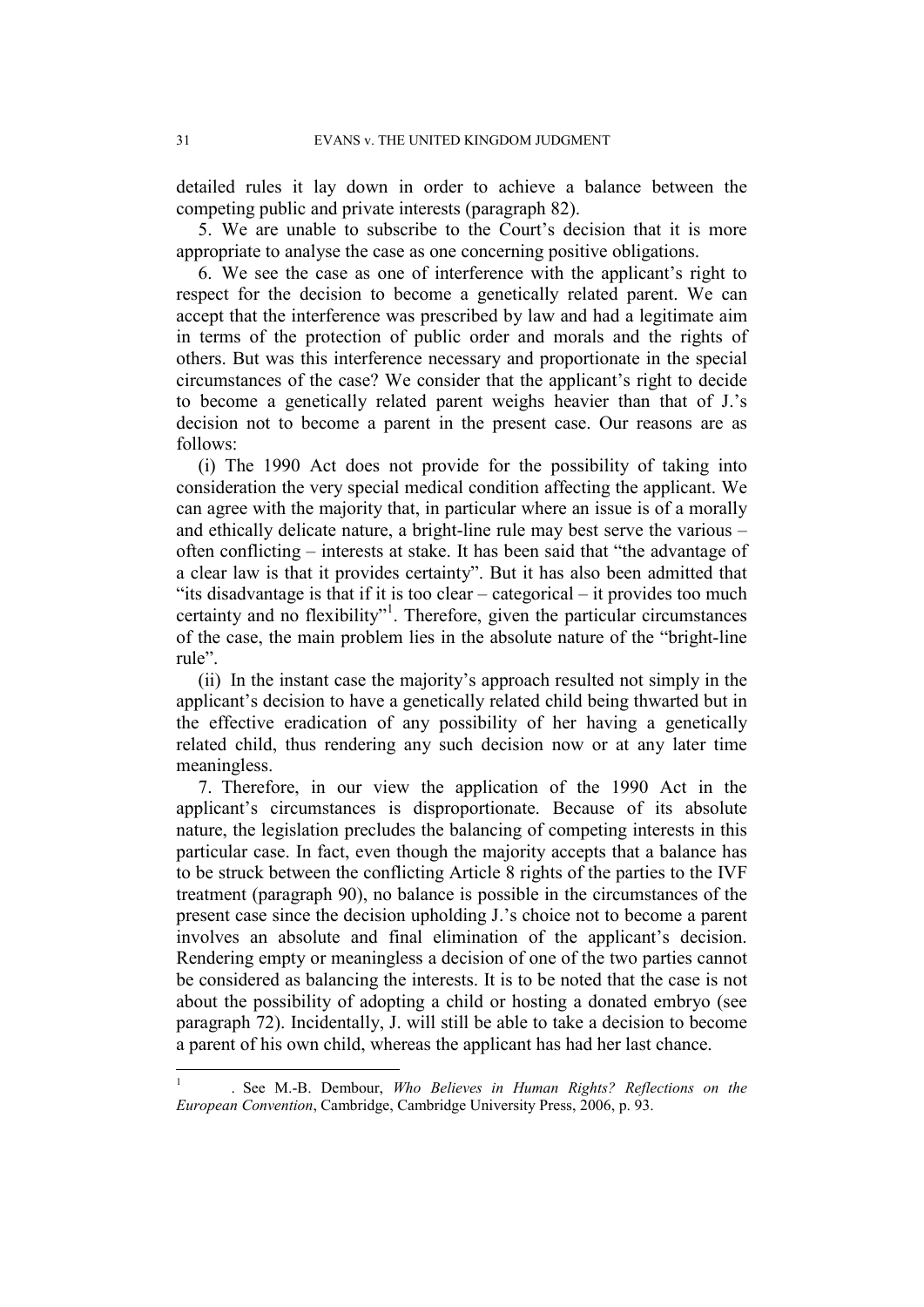8. The applicant underwent surgery to remove her ovaries (26 November 2001). Therefore, the eggs that were extracted from her for IVF treatment were her last chance to have a genetically related child. J. not only knew this fact very well, but also gave her an assurance that he wanted to be the father of her child. Without such an assurance, the applicant could have tried to seek other ways to have a child of her own. In paragraph 90 of the judgment, where the majority tries to strike a balance between the rights and interests of the applicant and of J., no weight is given to this "assurance" element, that is, to the fact that the applicant acted in good faith, relying on the assurance given to her by J. The decisive date was 12 November 2001: the date when the eggs were fertilised and six embryos created. From that moment on, J. was no longer in control of his sperm. An embryo is a joint product of two people, which, when implanted into the uterus, will turn into a baby. The act of destroying an embryo also involves destroying the applicant's eggs. In this sense too, the British legislation has failed to strike the right balance.

9. The particular circumstances of the case lead us to believe that the applicant's interests weigh more heavily than J.'s interests and that the United Kingdom authorities' failure to take this into account constitutes a violation of Article 8.

10. Once again, we would like to emphasise that we agree with the majority that the 1990 Act *per se* is not contrary to Article 8 and that the consent rule is important for IVF treatment. We agree that, looking at the relevant legislation of the other States, different approaches emerge and that the Court is justified in saying that there is no European consensus on the details of regulation of IVF treatment. As we have said, however, we see the instant case differently since its circumstances make us look beyond the mere question of consent in a contractual sense. The values involved and issues at stake as far the applicant's situation is concerned weigh heavily against the formal contractual approach taken in this case.

11. Given the importance of the matter and the extreme nature of her situation, it is difficult for us to infer anything from the fact that she knew that "as a matter of law, J. would be free to withdraw consent to implantation at any time" (paragraph 88). Surely one is not suggesting that Ms Evans – in addition to all that she had to go through – was also contemplating the probability of J. withdrawing his consent. It is once again obvious that the case does not sit comfortably with the formal scheme of law that has been applied to it.

12. A sensitive case like this cannot be decided on a simplistic, mechanical basis, namely, that there is no consensus in Europe, therefore the Government have a wide margin of appreciation; the legislation falls within the margin of appreciation; and this margin extends to the rules it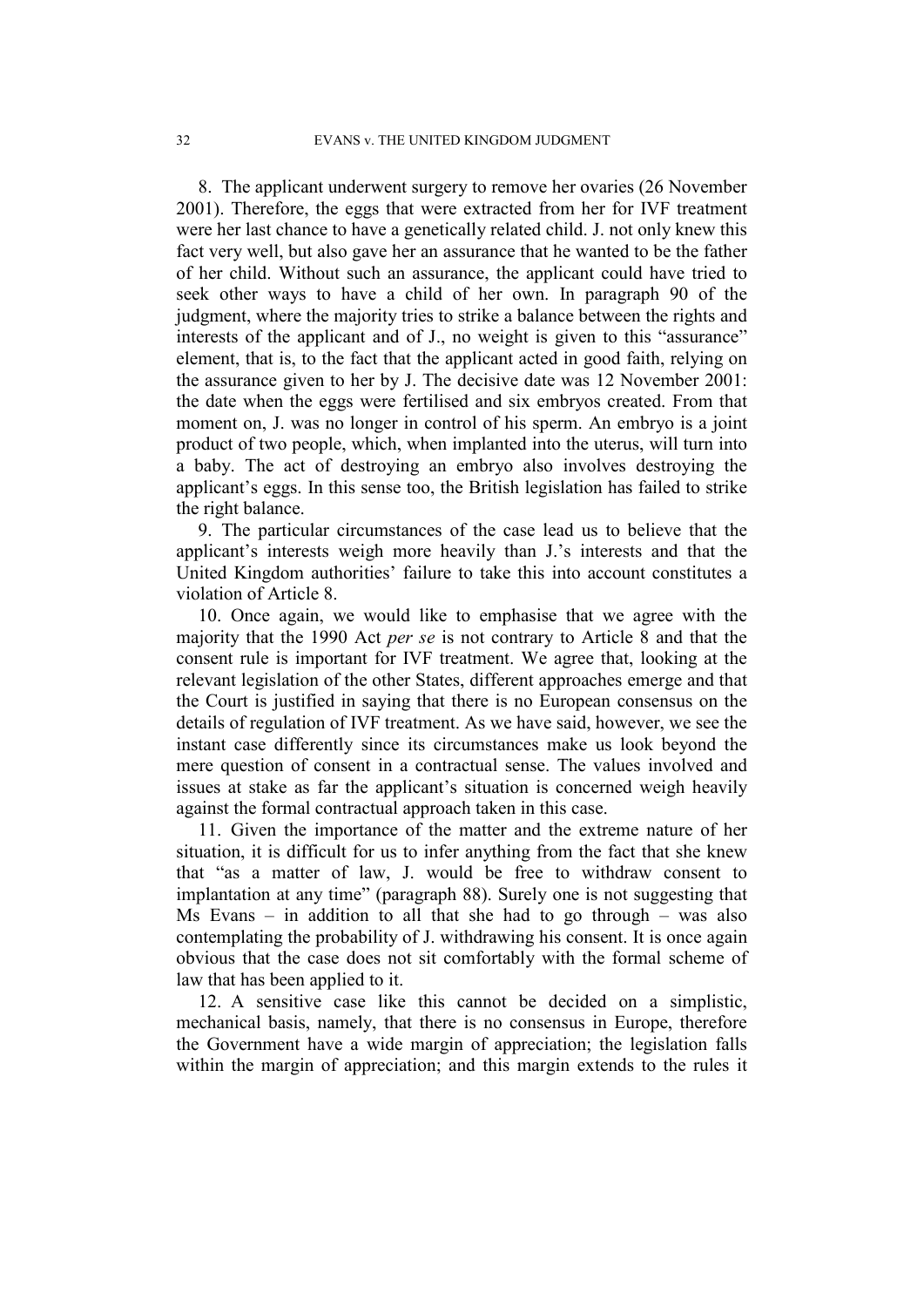lays down in order to achieve a balance between the competing public and private interests.

Certainly, States have a wide margin of appreciation when it comes to enacting legislation governing the use of IVF. However, that margin of appreciation should not prevent the Court from exercising its control, in particular in relation to the question whether a fair balance between all competing interests has been struck at the domestic level<sup>2</sup>. The Court should not use the margin of appreciation principle as a merely pragmatic substitute for a thought-out approach to the problem of proper scope of review<sup>3</sup>.

13. To conclude, unlike the majority we consider that the legislation has not struck a fair balance in the special circumstances of the case. Where the effect of the legislation is such that, on the one hand, it provides a woman with the right to take a decision to have a genetically related child but, on the other hand, effectively deprives a woman from ever again being in this

 The approach adopted in *ASLEF* takes into account the views of national parliaments to a "healthy" extent (in giving it special weight) when it comes to setting out a general policy to be contrasted with decisions on the basic rights of individuals (in the context of their individual applications) which, according to the above, would require a limited role for the margin of appreciation. In the *Evans* case the majority grants a wide margin of appreciation, relying heavily on general policy issues, and extends this wide margin of appreciation to the detailed rules the State lays down in order to achieve a balance between the competing public and private interests (see paragraphs 81-82 of the judgment and paragraph 4 *in fine* of our joint dissenting opinion). Like most cases before this Court, the *Evans* case is not a case about general policy only; it is a case about important individual interests. In our view, the majority has placed excessive weight on such general policy issues forming merely the background to this case (see section 3 (The margin of appreciation), in particular paragraph 81) and has not undertaken a sufficient *ad hoc* balancing exercise in section 4 (Compliance with Article 8, paragraphs 83-92).

3 . R. St. J. Macdonald, "The margin of appreciation", *The European System for the Protection of Human Rights*, R. St. J. Macdonald et al. [eds.], 1993, p. 83, at pp. 84 and 124, quoted by E. Brems, "The Margin of Appreciation Doctrine in the Case-Law of the European Court of Human Rights", *Zeitschrift für ausländisches öffentliches Recht und Völkerrecht*, 1996, at p. 313. See also the critical appraisal of the "margin of appreciation" theory by M. R. Hutchinson, "The Margin of Appreciation Doctrine in the European Court of Human Rights", *International and Comparative Law Quarterly*, 1996, pp. 638-50.

 $\frac{1}{2}$  . We would like to point out that in the recent judgment of *Associated Society of Locomotive Engineers & Firemen (ASLEF) v. the United Kingdom*, no. 11002/05, § 46, 27 February 2007, the Court restated the role of this margin clearly: "Finally, in striking a fair balance between the competing interests, the State enjoys a certain margin of appreciation in determining the steps to be taken to ensure compliance with the Convention (see, amongst many authorities, *Hatton and Others v. the United Kingdom* [GC], no. 36022/97, § 98, ECHR 2003-VIII). However, since this is not an area of general policy, on which opinions within a democratic society may reasonably differ widely and in which the role of the domestic policy-maker should be given special weight (see, for example, *James and Others v. the United Kingdom*, 21 February 1986, § 46, Series A no. 98, where the Court found it natural that the margin of appreciation 'available to the legislature in implementing social and economic policies should be a wide one'), the margin of appreciation will play only a limited role."